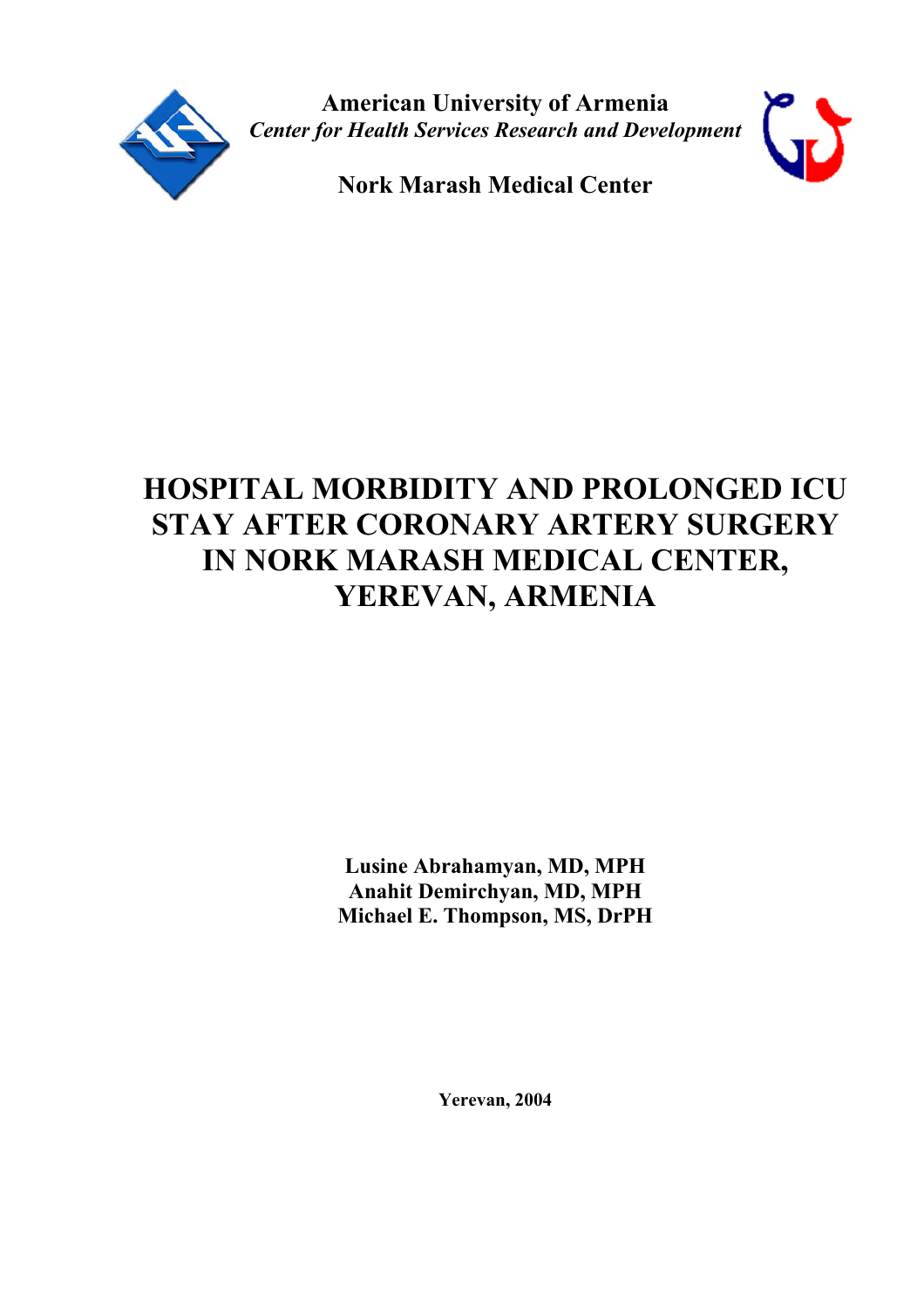# **TABLE OF CONTENTS**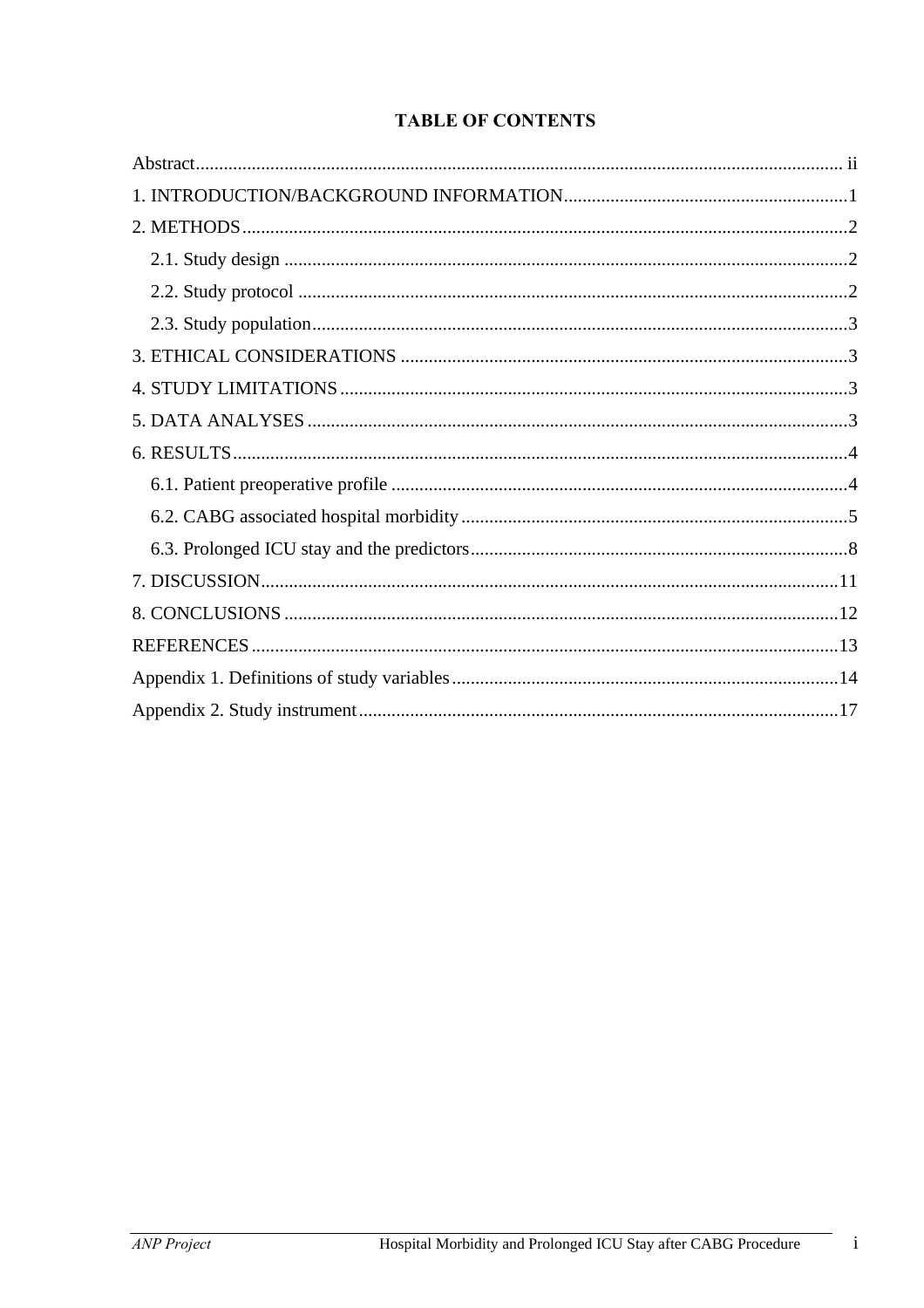#### **Abstract**

*Background.* Hospital mortality and morbidity are one of the main outcome measures of coronary artery bypass grafting surgery (CABG). The objective of the study was to evaluate isolated CABG associated rates of hospital morbidity, severe morbid event and prolonged ICU length of stay and assess the determinants of the latter two quality indicators in Yerevan Nork Marash Medical Center (NMMC).

*Methods.* The study utilized a retrospective medical record review design in a unique cardio surgical center of Armenia: NMMC. All patients undergoing isolated CABG surgery at NMMC in 2003 were enrolled in the study. For all patients (n=391), data on preoperative characteristics, hospital mortality, morbidity, and ICU length of stay were retrieved.

*Results.* The observed crude in-hospital mortality was 2.05% (8 cases), which was lower as compared with the predicted mortality rate calculated by EuroSCORE (2.34%). Overall, 29.2% of the study population experienced a morbid event. Postoperative arrhythmia had the highest frequency among all postoperative complications (17.6%). Serious hospital morbidity rate (hospital death, wound infection, mediastinitis, cerebrovascular event [TIA/stroke], renal failure/dialysis, respiratory failure leading to tracheostomy, pneumonia, ARDS, and cardiac re-operation) was 5.9% (n=23). The final logistic regression model of serious morbid events identified the following predictors: previous cardiac surgery, drug allergy, poor EF, diabetes, and left main stem disease. Of all patients, 72.7 % (n=275) had ICU length of stay less than or equal to 48 hours and 9.5 % (n=37) had prolonged ICU stay (3 days and more). The mean EuroSCORE was significantly different between the groups of patients with ICU stay  $> = 3$ days versus those with a stay of  $\leq$ 3 days (p=0.002). Multivariable logistic regression analyses revealed 4 independent predictors of prolonged ICU stay at NMMC: age, no sinus rhythm, previous cardiac operation, and hypertension.

*Conclusions.* In 2003, the rates of hospital mortality, morbidity, and prolonged ICU stay in isolated CABG patients at NMMC were comparable to other major international cardio surgical centers. The results of the study indicated the groups of patients with previous cardiac surgery, drug allergy, poor EF, diabetes and left main stem disease have an increased risk to develop serious hospital morbid events. Older patients and patients with no sinus rhythm, previous cardiac operation and hypertension are in risk to have prolonged ICU stay. Further research with larger sample size is recommended for more accurate assessment of the predictors of these outcomes.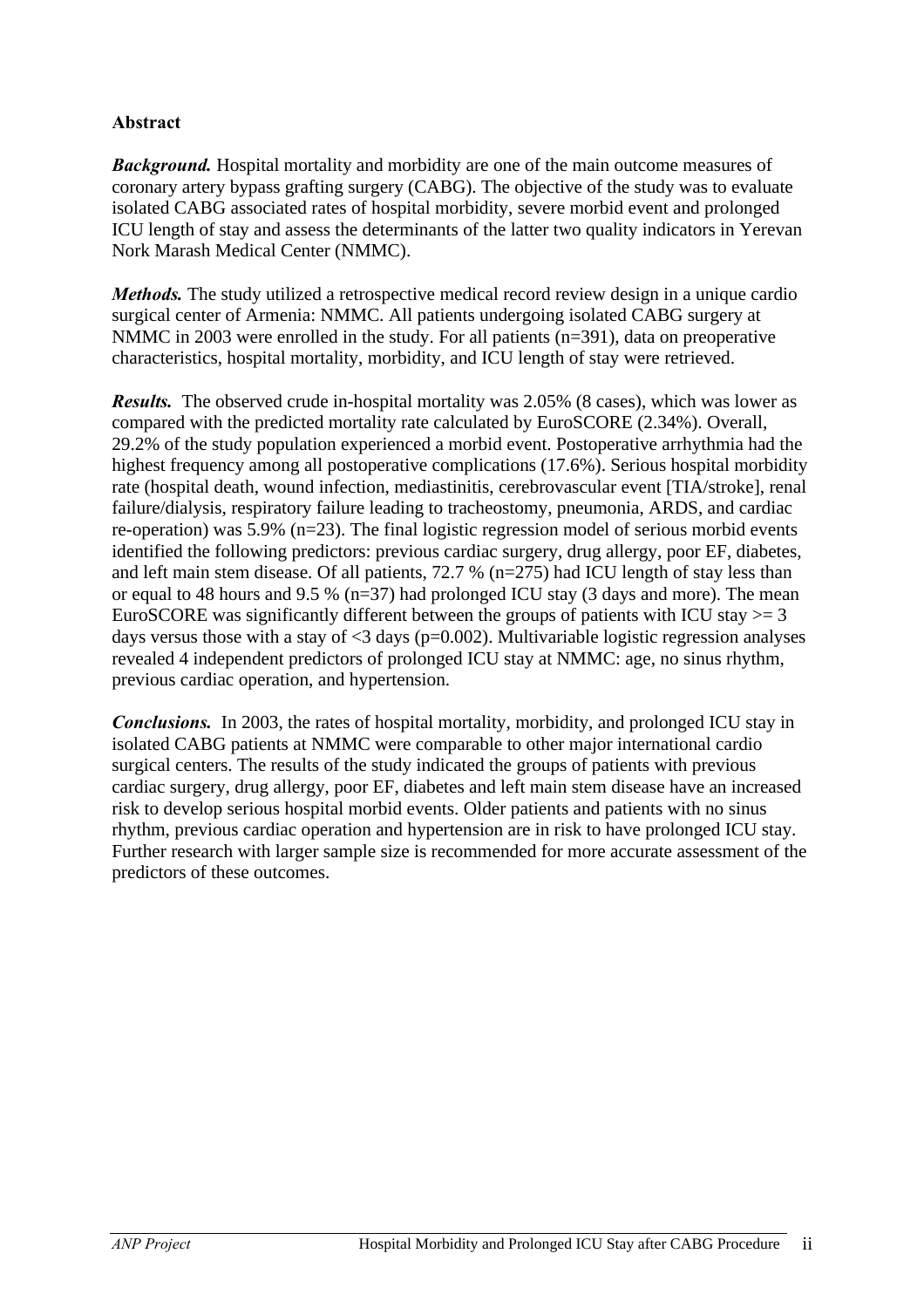# **1. INTRODUCTION/BACKGROUND INFORMATION**

Coronary artery bypass grafting is considered as the most accepted method for myocardial revascularisation in multivessel coronary artery disease (1). There is an increasing attention paid to the outcomes after CABG: operative mortality, morbidity, patients' length of postoperative stay, ICU length of stay, quality of life, etc (2, 3). These results could be compared between health care institutions/ providers and could widely differ across the countries depending on the patient population and the quality of provided care.

Outcomes after CABG, both mortality and morbidity, are determined by the preoperative status of the patient. Some of the patient characteristics defined as core variables play important role in these outcomes: patient age, gender, left ventricular ejection fraction, diabetes, small body size, different commorbidies (diabetes, renal failure), etc (3, 4). Besides preoperative factors, CABG outcomes are influenced by surgical and anesthetic techniques, cardiopulmonary bypass if applied, and efficacy of myocardial protection, patient homodynamic management, and patients' care at the Intensive Care Unit (ICU) (5).

#### **CABG associated morbidity and its predictors**

Although complications of cardiac surgery may not be fatal, they can significantly impact a patient's functional status, quality of life, and may often pose serious threats to a patient's long-term survival and functional capabilities after CABG (6). In surgeon's daily decisionmaking process, the probability for the occurrence of a major morbid event needs to be an important concern (6). *Neurological events* are among the most frequently occurring CABG operative complications. Reported rates of stroke range from 0.4% to 13.8% (1). Some possible predictors of this complication include prior stroke, hypertension, increased age, diabetes mellitus, and athersoclerosis of aorta and carotid artery (1, 7). *Deep sternal site infection* is associated with substantial morbidity and mortality (prevalence varies between 0.7% and 3.9%) (1). Predictors include obesity, re-operation, use of internal mammary arteries, diabetes, etc (1,6,7). The predictors of *postoperative renal dysfunction,* which can occur in 3.5% of cases, include advanced age, a history of congestive heart failure, prior renal disease, and previous bypass operation (1,6,7). Postoperative angina, myocardial infarction, arrhythmia, bleeding, and re-operation are among the other CABG surgery associated complications (6, 7).

#### **Post CABG ICU length of stay**

As already emphasized, a patient prognosis at arrival to the ICU could be different from the preoperative prognosis (5). ICU length of stay and risk-adjusted ICU mortality can be used to assess the quality of care in this department. ICU length of stay can be reported both as continuous data and dichotomous data. In the case of latter, a variable of prolonged ICU length of stay is defined as intensive care treatment for three postoperative days or longer. Prolonged ICU stay could be experienced by 37.1% of patients undergoing CABG procedure (8). Among the identified predictors of prolonged ICU stay are lung disease, no-sinus rhythm (atrial or ventricular fibrillation, AV block, etc), serious valve pathology, re-operation, noelective (urgent or emergent) operation, and cardiopulmonary bypass (CPB) procedure (9).

Since March 2001, with the collaboration of American University of Armenia (AUA) Center for Health Services Research and Development (CHSR), there is an ongoing Quality Assurance Project in the Nork Marash Medical Center (NMMC). NMMC provides a wide range of cardiological and cardio surgical services to adult and pediatric populations of Armenia. More than 700 various cardio surgical operations were performed at NMMC in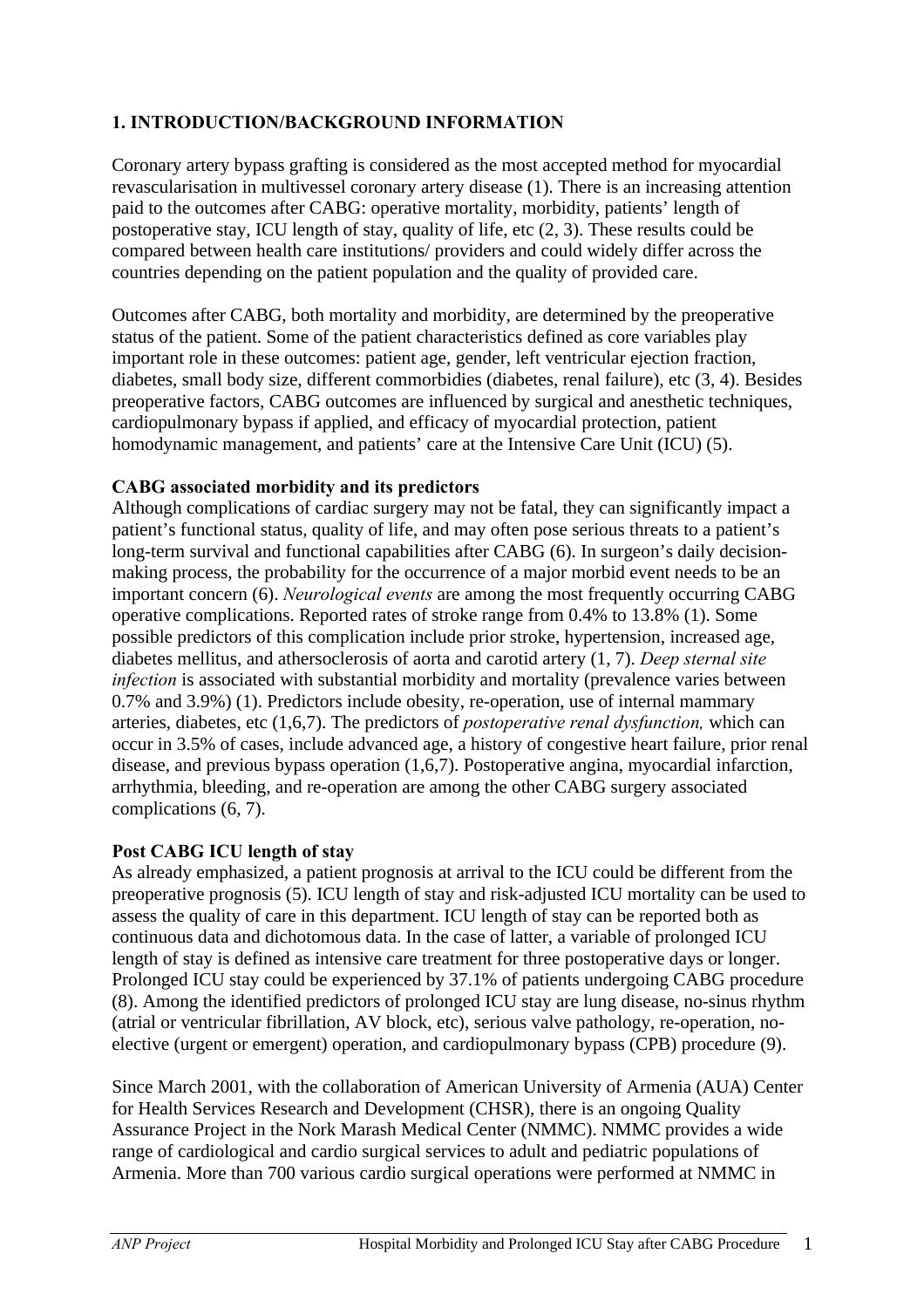2003, out of which more than half accounted for isolated CABG procedure. No previous study evaluated the quality of CABG procedure in terms of its outcomes. Considering the efforts for continuous quality improvement, it was imperative to evaluate the outcomes of CABG procedure at the center in terms of hospital mortality, morbidity and ICU length of stay of the patients. The data will enhance the self-assessment and peer assessment activities at the center and contribute to the improvement of quality of care. The study evaluated isolated CABG procedure associated hospital morbidities, severe morbid events, prolonged ICU stay, and assessed the determinants of the last two measurements.

#### **The research questions of the study were:**

- What was the rate of isolated CABG associated hospital morbidity? What was the rate of serious hospital morbid events of this procedure at NMMC in 2003? What were the predictors of serious postoperative morbidity?
- What were the predictors of prolonged ICU stay after isolated CABG procedure at NMMC?

#### **The objectives of the study were:**

- Describe the profile of patients who passed isolated CABG at NMMC in 2003
- Measure the rate of all CABG associated operative complications
- Assess the risk factors of serious hospital morbid events after isolated CABG surgery at NMMC
- Assess the risk factors of prolonged ICU stay after isolated CABG procedure at NMMC
- Define the areas where hospital performance needs to be concentrated and resources allocated (particular patient groups for specific outcomes) for continuous quality improvement.

#### **2. METHODS**

#### **2.1. Study design**

The study utilized a design of retrospective review of surgical medical records, surgical database, and Structured Encounter Forms (SEF) including all isolated CABG surgeries from January 1, 2003 through December 31, 2003.

The term CABG in this study refers to *isolated CABG* and does not include myocardial revascularization performed in association with other procedures, such as cardiac valve replacement or repair, resection of left ventricular aneurysm or other cardiac operations.

The AUA/NMMC collaborative project (ANP) team and surgical team of NMMC discussed together the definitions of both dependent and independent variables included in the study (Appendix 1).

#### **2.2. Study protocol**

All patients were examined by the cardiologists of Adult Cardiology Clinic (ACC) prior their admission to the Inpatient Clinic independent from the type of visit (elective or urgent). After this encounter, a SEF was completed for the patient. These SEFs, surgical medical records, and surgical database were reviewed for all selected patients. For many variables, this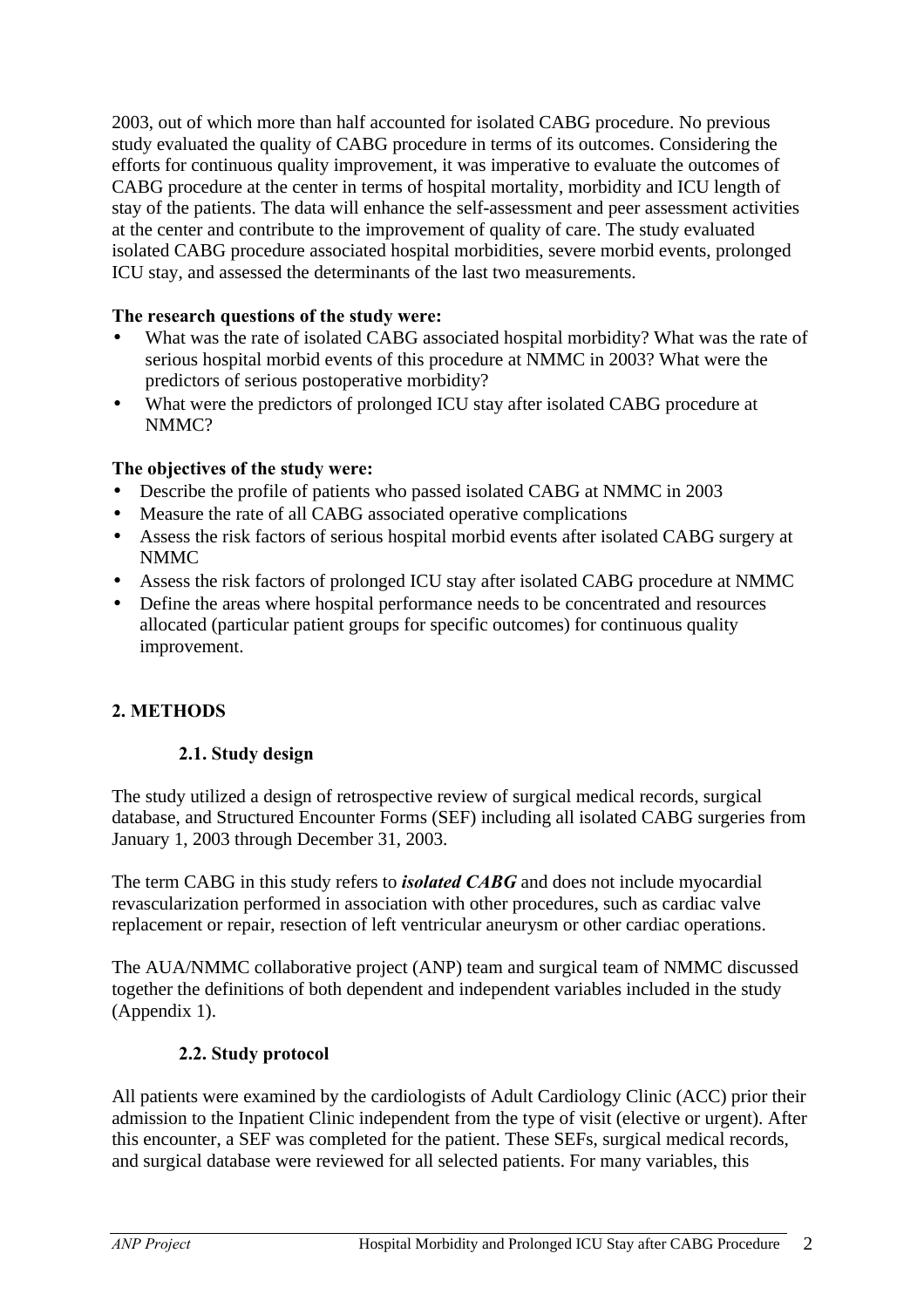allowed to double check the information and handle the missing data. Study instrument is presented in Appendix 2.

# **2.3. Study population**

The study population consisted of all patients undergoing isolated CABG procedure at NMMC from January 1, 2003 through December 31, 2001. Overall, information on 394 patients was collected and entered in a computerized database.

# **3. ETHICAL CONSIDERATIONS**

The study involved secondary data analysis and possessed no risk for patients. Furthermore, the study was considered as a part of an internal evaluation process in the scope of Quality Assurance Project at NMMC. However, approval to access medical records, surgical database and SEFs was obtained from Medical Board of NMMC prior to initiating the study. All records were reviewed in the hospital to ensure patient confidentiality.

# **4. STUDY LIMITATIONS**

Although the definitions of variables were discussed with the medical staff, it could be possible that they varied across the residents and surgeons, especially considering the retrospective design of the study.

Six variables (smoking history, other than drug allergy, family history of hypertension, ischaemic hearth disease or sudden cardiac death, physical activity, hypercholesterolemia) were excluded from the analysis because of a high proportion of missing information (more than 10% of cases) in the SEFs. On the other hand, however, these missing variables could potentially have a major importance in studying the outcomes of CABG surgeries.

Two final logistic regression models for serious hospital morbidity and prolonged ICU stay were developed in this study. A logistic regression model cannot include every risk factor, especially factors with low incidence. There were too few cases to develop reliable univariate risk estimates for several predictive factors, such as COPD, prior cerebrovascular accidents, poor ejection fraction, etc. A larger sample size is needed for more accurate conclusions.

# **5. DATA ANALYSES**

SPSS 11.0 statistical software was used for single data entry. Data analyses were performed using SPSS 11.0 and STATA 7.0 statistical software. For the outcomes of serious morbid event and prolonged ICU stay, univariable logistic regression analyses were performed to find significantly associated variables. Continuous variables were plotted using a locally weighted smoothing scatter plot technique to assess linearity on the logistic scale. In the next step, multivariable logistic regression analyses were performed to examine the influence of a single factor while controlling for other variables. The final models were assessed by pseudo R square, area under the Receiver Operating Characteristic (ROC) curve and Hosmer-Lemeshow goodness-of-fit test (for 10 groups).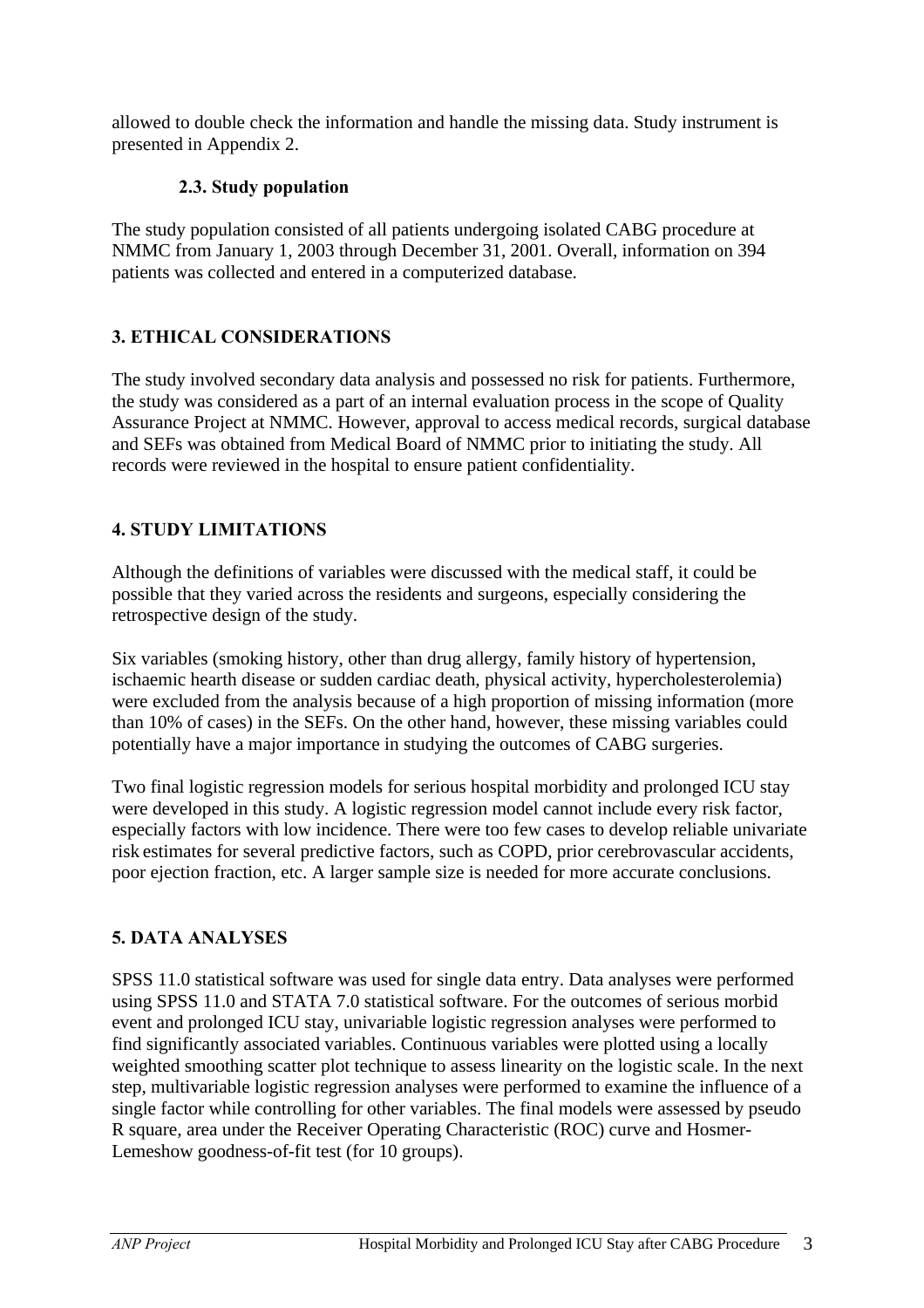#### **6. RESULTS**

Overall, 394 isolated CABG procedures were performed at NMMC from January 1, 2003 to December 31, 2003. Three cases were excluded from the analyses because of incomplete data (missing data exceeded 50% of the entire pool). Finally, the study included 391 cases of isolated CABG.

#### **6.1. Patient preoperative profile**

Patient perioperative profile was described through obtaining frequencies for categorical data (Table 1) and means and standard deviations for continuous data (Table 2).

| <b>Characteristics</b>                | Frequency (%) |
|---------------------------------------|---------------|
|                                       | $(n=391)$     |
| <b>Male</b>                           | 87.7          |
| <b>History of MI</b>                  | 60.1          |
| <b>Acute MI in admission diagnose</b> | 17.9          |
| No sinus rhythm                       | 3.8           |
| Previous cardiac surgery              | 2.6           |
| Drug allergy                          | 13.7          |
| <b>Hypertension</b>                   | 77.7          |
| <b>Diabetes mellitus</b>              | 16.6          |
| Cerebrovascular accident              | 2.6           |
| <b>COPD</b>                           | 2.0           |
| <b>Extracardiac arteriopathy</b>      | 2.8           |
| <b>Urogenital disease</b>             | 4.1           |
| <b>Renal disease</b>                  | 6.9           |
| <b>Gastrointestinal disease</b>       | 18.4          |
| Other disease*                        | 10.5          |
| <b>Number of diseased coronary</b>    |               |
| vessels                               | 7.5           |
| <b>One</b>                            | 30.2          |
| Two                                   | 62.3          |
| <b>Three</b>                          |               |
| Left main stem disease                | 8.2           |
| <b>Ejection Fraction</b>              |               |
| $Good (> = 50\%)$                     | 59.9          |
| Fair (30-49 %)                        | 38.8          |
| <i>Poor</i> (< $30\%$ )               | 1.3           |
| <b>Priority of operation</b>          |               |
| <b>Elective</b>                       | 68.3          |
| <b>Urgent</b>                         | 31.7          |

| Table 1. Preoperative profile of patients (categorical variables) |  |  |  |
|-------------------------------------------------------------------|--|--|--|
|                                                                   |  |  |  |

\*Other diseases included different types of hernia (n=14), osteochondrosis (n=9), podagra (n=2), hemorrhoid  $(n=2)$ , etc.

More than two-thirds of the patients were male (87.7%). About 60% of patients had history of myocardial infarction with 17.9% having had an acute MI. Among comorbid conditions, the most prevalent were hypertension (78%) followed by gastrointestinal diseases (18.4%) and diabetes mellitus (16.6%). From 27 patients with renal disease, only 3 had a history of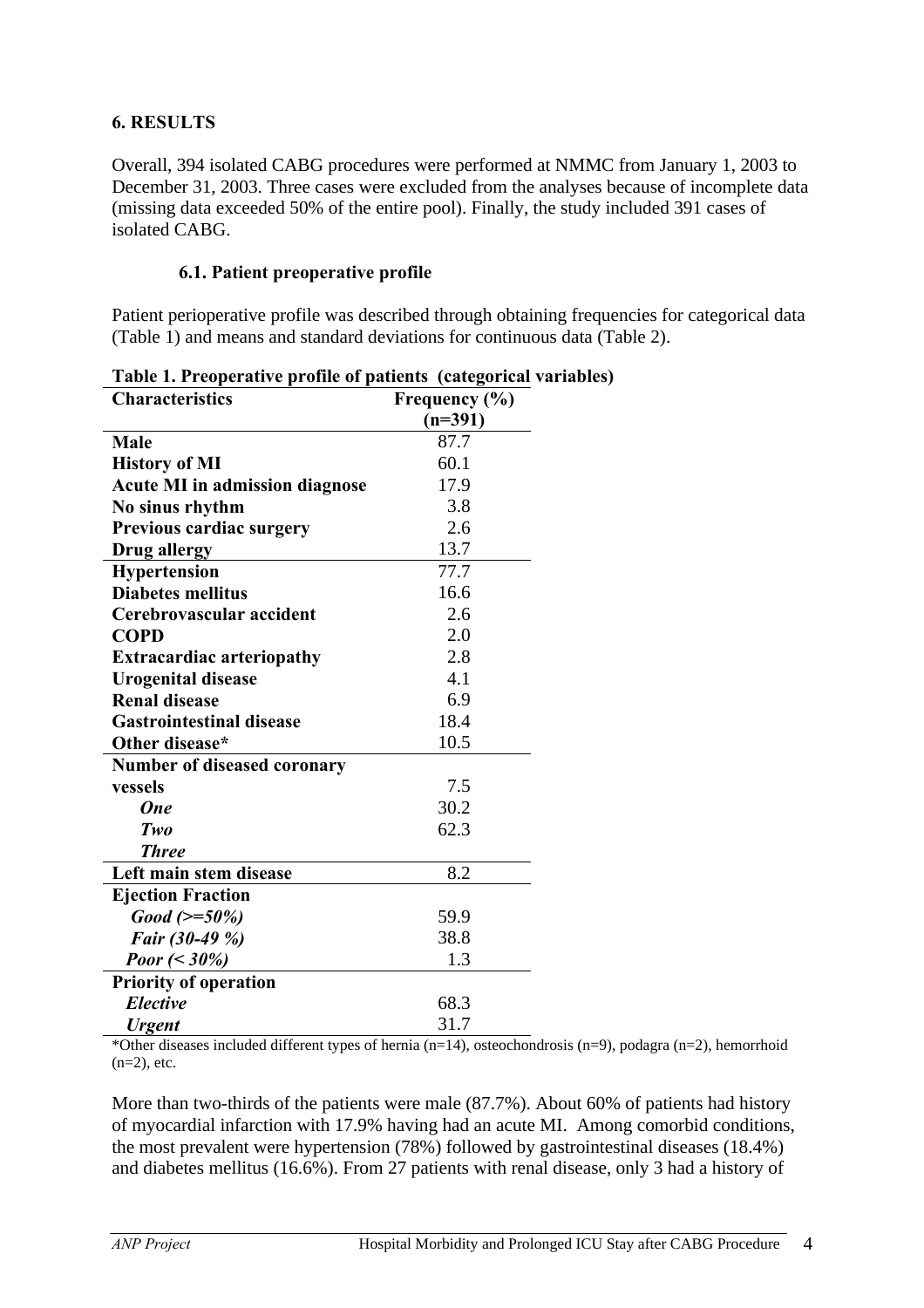renal failure, while others had nephrolithiasis, pyelonephritis, etc. About 90% of patients had more than one narrowed coronary vessel. Left main stem disease was experienced by 32% of patient population. Only 1.3 % of patients had poor (less than 30%) ejection fraction (EF).

| <b>Characteristics</b> | Mean (sd)   |
|------------------------|-------------|
| Age                    | 55.3 (9.46) |
| <b>BMI</b>             | 29.3 (4.31) |
| <b>BSA</b>             | 1.94(0.16)  |
| <b>EuroSCORE</b>       | 2.34(1.82)  |

### **Table 2. Preoperative profile of patients (continuous variables)**

The mean age of patients was 55.3 years with the range from 28 to 80 years (sd=9.5). Patients aged more than 60 years accounted for 5.4% of study population (n=21). Mean Body mass index (BMI) was 29.3 and mean Body surface area (BSA) was 1.94.

The mean EuroSCORE or the predicted mortality rate of the population based on the preoperative characteristics was 2.34 while the observed crude inhospital mortality was 2.05% (n=8). While the O/E rate or Standardized mortality rate was less than 1, no significant difference was found between observed and expected hospital mortality rates (p=0.78).

Some of variables were excluded from the analyses because of missing data in more than 10% of cases (smoking history, other than drug allergy, family history of hypertension, ischaemic hearth disease or sudden cardiac death, physical activity, hypercholesterolemia), while could be important predictors of CABG outcome (Table 3).

| Variable                               | Frequency $(\% )$<br>of missing<br>values | Valid 'Yes'<br>(excluding missing)<br>values) |
|----------------------------------------|-------------------------------------------|-----------------------------------------------|
| <b>Smoking history</b>                 | 24%                                       | 82.2%                                         |
| Other than drug allergy                | 27.1%                                     | 7%                                            |
| Family history of hypertension, IHD    | 51.7%                                     | 61.9%                                         |
| or sudden cardiac death                |                                           |                                               |
| Physical activity (active, moderate or | 32.5 %                                    | Not applicable                                |
| sedentary)                             |                                           |                                               |
| Hypercholesterolemia                   | 39.9%                                     | 58.7%                                         |

#### **Table 3. Variables excluded from the study**

The variable indicating the family history of cardiovascular disease had the highest rate of missing data (51.7%). Patient physical activity assessed as active, moderate or sedentary was also excluded from the study because of missing values in 32.5% of SEFs.

Of all patients, 238 (62.8%) onderwent isolated CABG procedure with cardiopulmonary bypass (CPB). The mean CPB time was 121 minutes  $sd = 39.2$ ) and the mean aortal clump time was 42.8 minutes (sd=15.9).

# **6.2. CABG associated hospital morbidity**

CABG associated hospital morbidity was analyzed both as any morbid event and as serious morbidity. Overall, 29.2% of the study population experienced any morbid event. This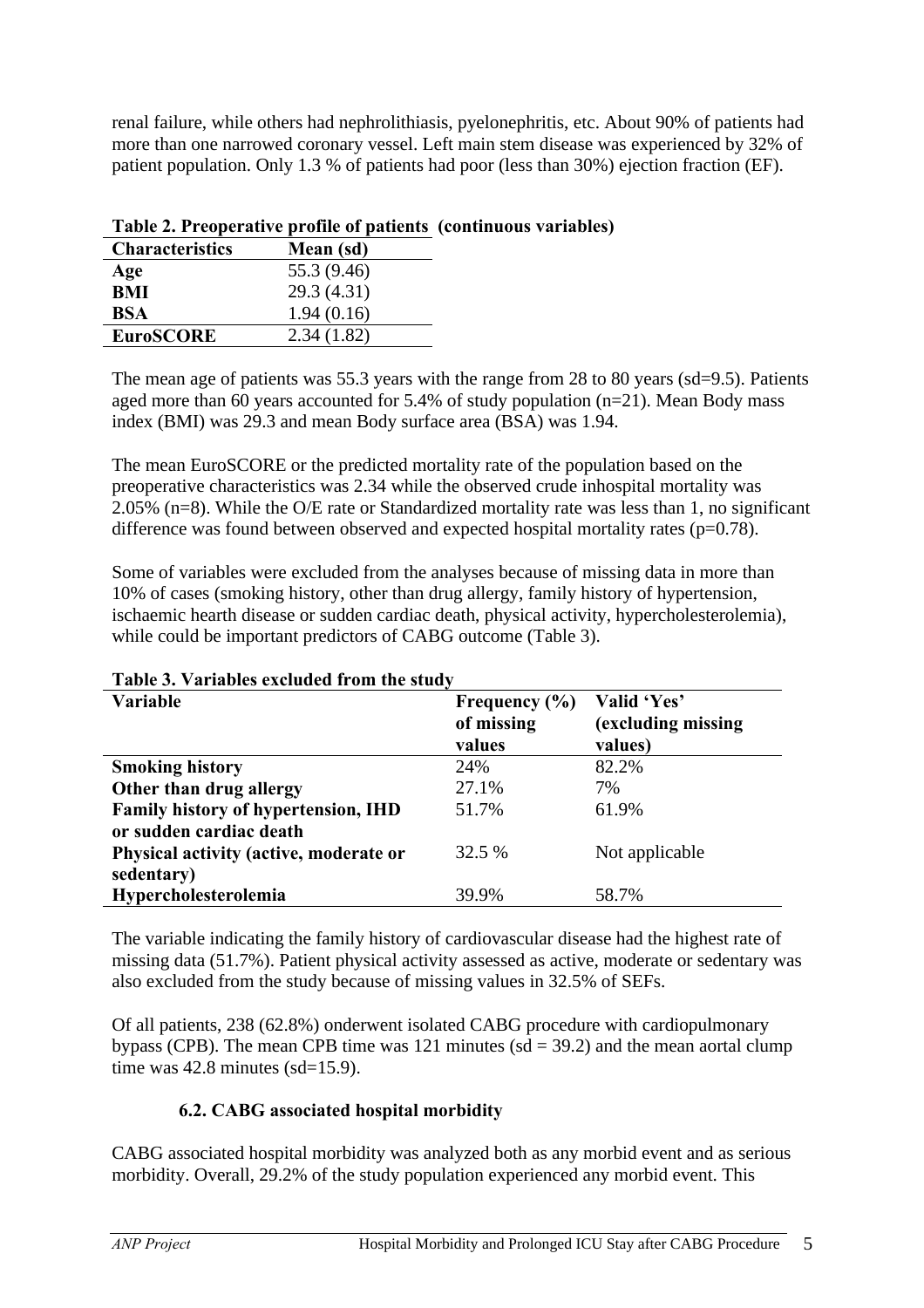| Table 4. Isolated CABG associated hospital morbidity |                   |  |  |  |
|------------------------------------------------------|-------------------|--|--|--|
| In hospital Morbidity                                | Frequency $(\% )$ |  |  |  |
|                                                      | $(n=391)$         |  |  |  |
| Postoperative arrhythmia                             | 17.6              |  |  |  |
| Pleural/pericardial effusion & tap                   | 7.4               |  |  |  |
| <b>Respiratory complications*</b>                    | 2.1               |  |  |  |
| <b>Wound infection</b>                               | 1.8               |  |  |  |
| Left diaphragmal paralysis                           | 1.5               |  |  |  |
| <b>Sternal dehiscence</b>                            | 1.02              |  |  |  |
| Renal failure/dyalisis                               | 0.77              |  |  |  |
| <b>Mediastinitis</b>                                 | 0.5               |  |  |  |
| Cerebrovascular event                                | 0.5               |  |  |  |
| Left forearm radial seroma                           | 0.5               |  |  |  |
| PostCABG stenocardia                                 | 0.5               |  |  |  |
| Reexploration                                        | 0.26              |  |  |  |
| Pneumothorax                                         | 0.26              |  |  |  |
| <b>Hemorrhoidal bleeding</b>                         | 0.26              |  |  |  |
| Cholecistectomia                                     | 0.26              |  |  |  |
| Dignostic laparotomia                                | 0.26              |  |  |  |
| Neiropathy of nervus facialis                        | 0.26              |  |  |  |
| Induartion and pain in mammarian gland               | 0.26              |  |  |  |

includes a variety of complications from mild (ex. left forearm radial seroma) to severe (mediastinitis, renal failure) (Table 4).

*\* Respiratory complications (n=8) included respiratory failure requiring CPAP (2) or requiring tracheostomy (2), pneumonia (1) and Acute Respiratory Distress Syndrome (3)*

Postoperative arrhythmia was the highest frequent (17.6%) postoperative complication (all patients with preoperative arrhythmias were excluded from having it postoperatively). Patients with postoperative arrhythmias had both significantly higher mean length of hospital stay (11.5 versus 14.6 days) and length of postoperative stay (10 versus 13 days) than others (p=0.001 for both). Of these patients, about 65% had paroxysms of atrial fibrillation. About 7.4% of patients had pleural/pericardial effusion after the operation. None of these complications was considered as life threatening for patients. Other complications had low incidence from 0.26% to 1.8%. No patient had cardiac bleeding requiring reoperation or any other CABG associated reoperation. Only one patient underwent a reexploration of the surgical wound because of mediastinitis.

For the next step, a summary variable of **serious hospital morbidity** was created. It included the patients who experienced at least one of the following complications: wound infection, mediastinitis, cerebrovascular event (TIA/ stroke), renal failure/dialysis, respiratory complications (excluding 2 cases of respiratory failure resulting in CPAP), and hospital death. The total number of patients who experienced a serious morbid event was 23 (5.9%). Univariate logistic regression analyses identified the predictors of severe hospital morbid event (Table 5).

Variables such as no sinus rhythm, drug allergy, diabetes mellitus, left main stem disease and the priority of operation were significantly associated with the outcome. Nevertheless, the large confidence intervals of some variables (no sinus rhythm, previous cardiac surgery,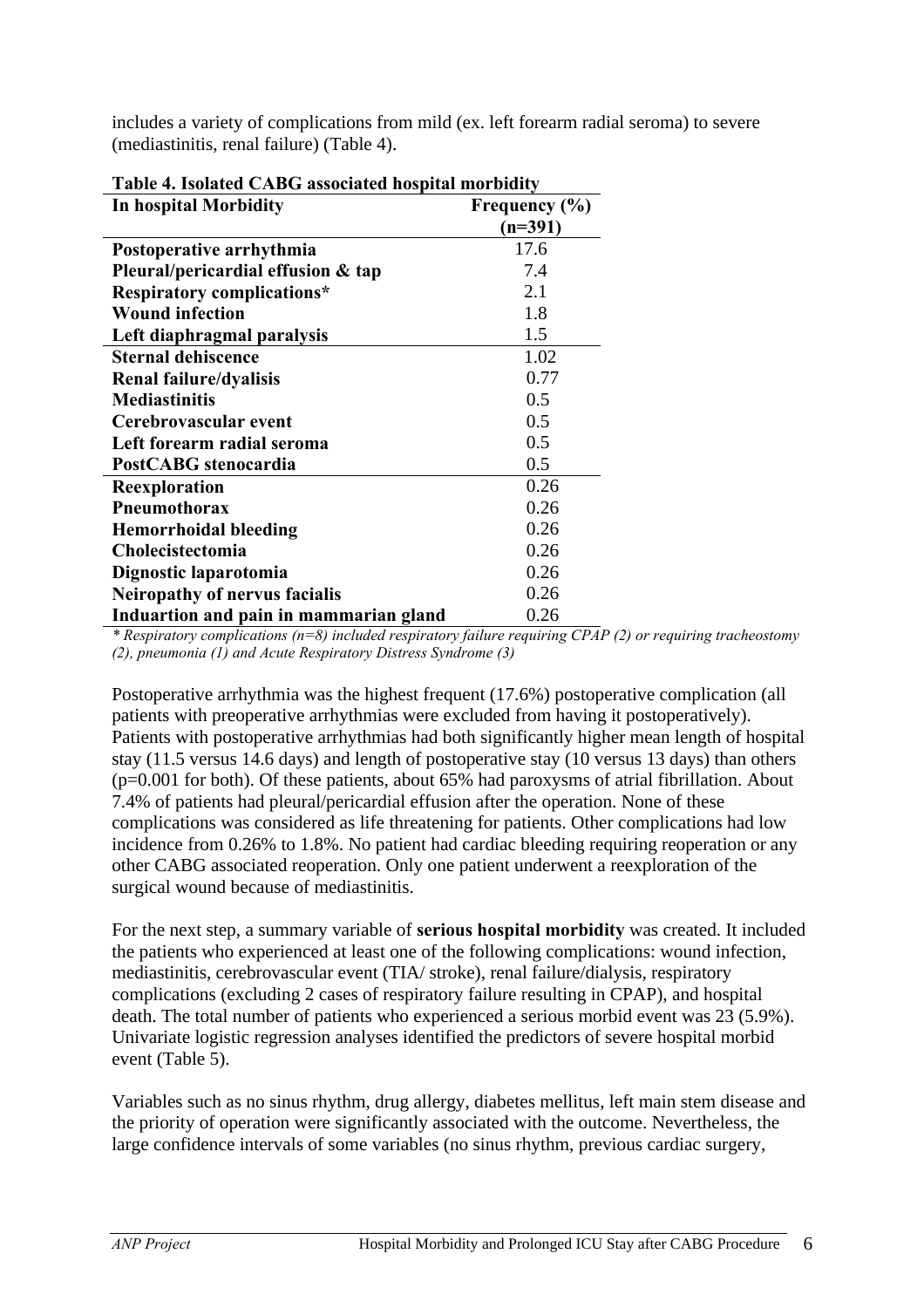COPD, diabetes mellitus, cerebrovascular events, ejection fraction, etc) indicated that larger sample size was needed for more precise estimation of associations.

Overall, the patients with severe morbid events had significantly higher EuroSCORE than others (OR=1.38; CI: 1.16-1.65; p< 0.001) indicating that prior the admission they had higher probability of early mortality after CABG procedure. In the group of patients with severe morbid event the mean EuroSCORE was about twice as much as in patients without such events (4.23 versus 2.22).

| <b>Predictor variables</b>       | <b>Odds</b>       | CI                       | P-value     |
|----------------------------------|-------------------|--------------------------|-------------|
|                                  | ratio             |                          |             |
| Age                              | 1.04              | $\overline{0.99}$ - 1.09 | 0.071       |
| Female                           | 2.10              | $0.74 - 5.94$            | 0.162       |
| <b>History of MI</b>             | 0.71              | $0.30 - 1.65$            | 0.425       |
| <b>Acute MI</b>                  | 2.12              | $0.84 - 5.36$            | 0.113       |
| No sinus rhythm                  | 4.45              | $1.16 - 17.04$           | $0.029^{t}$ |
| Previous cardiac surgery         | 4.29              | $0.86 - 21.46$           | 0.077       |
| <b>BMI</b>                       | 1.04              | $0.95 - 1.15$            | 0.380       |
| <b>BSA</b>                       | 0.54              | $0.05 - 7.28$            | 0.644       |
| <b>Drug allergy</b>              | 3.04              | $1.19 - 7.83$            | $0.021^{t}$ |
| Hypertension                     | 1.38              | $0.46 - 4.18$            | 0.565       |
| <b>Diabetes mellitus</b>         | 4.38              | $1.83 - 10.48$           | $0.001^{t}$ |
| Cerebrovascular accident         | 1.81              | $0.22 - 14.96$           | 0.580       |
| <b>COPD</b>                      | 2.34              | $0.28 - 19.91$           | 0.435       |
| <b>Extracardiac arteriopathy</b> | 1.62              | $0.19 - 13.25$           | 0.651       |
| Urogenital disease*              | $\qquad \qquad -$ |                          |             |
| <b>Renal disease</b>             | 2.15              | $0.59 - 7.75$            | 0.242       |
| <b>Gastrointestinal disease</b>  | 1.61              | $0.62 - 4.26$            | 0.332       |
| <b>Other diseases</b>            | 0.37              | $0.05 - 2.85$            | 0.341       |
| Number of diseased coronary      |                   |                          |             |
| vessels                          |                   |                          |             |
| One**                            | 0.99              | $0.11 - 9.22$            | 0.994       |
| Two                              | 2.26              | $0.29 - 17.59$           | 0.436       |
| <b>Three</b>                     |                   |                          |             |
| Left main stem disease           | 3.51              | $1.21 - 10.20$           | $0.021^{t}$ |
| <b>Ejection Fraction</b>         |                   |                          |             |
| Good $(>=50\%)**$                |                   |                          |             |
| Fair (30-49 %)                   | 1.43              | $0.59 - 3.46$            | 0.426       |
| <i>Poor</i> (< $30\%$ )          | 13.45             | $2.04 - 88.96$           | $0.007^{t}$ |
| <b>CPB</b>                       | 1.11              | $0.46 - 2.69$            | 0.814       |
| <b>CPB</b> time                  | 1.01              | $0.99 - 1.03$            | 0.159       |
| Ao clump time                    | 0.98              | $0.93 - 1.04$            | 0.528       |
| <b>Priority of operation</b>     |                   |                          |             |
| Elective**                       |                   |                          |             |
| <b>Urgent</b>                    | 2.49              | $1.07 - 5.82$            | $0.035^{t}$ |
| <b>EuroSCORE</b>                 | 1.38              | $1.16 - 1.65$            | 0.000       |
|                                  |                   |                          |             |

| Table 5. Univariable analyses of serious hospital morbidity predictors |  |
|------------------------------------------------------------------------|--|
|------------------------------------------------------------------------|--|

*\* None of the 16 patients with urogenital disease had any serious morbid event*

*\*\* Reference population* 

*†Statistically significant result (p< 0.05)*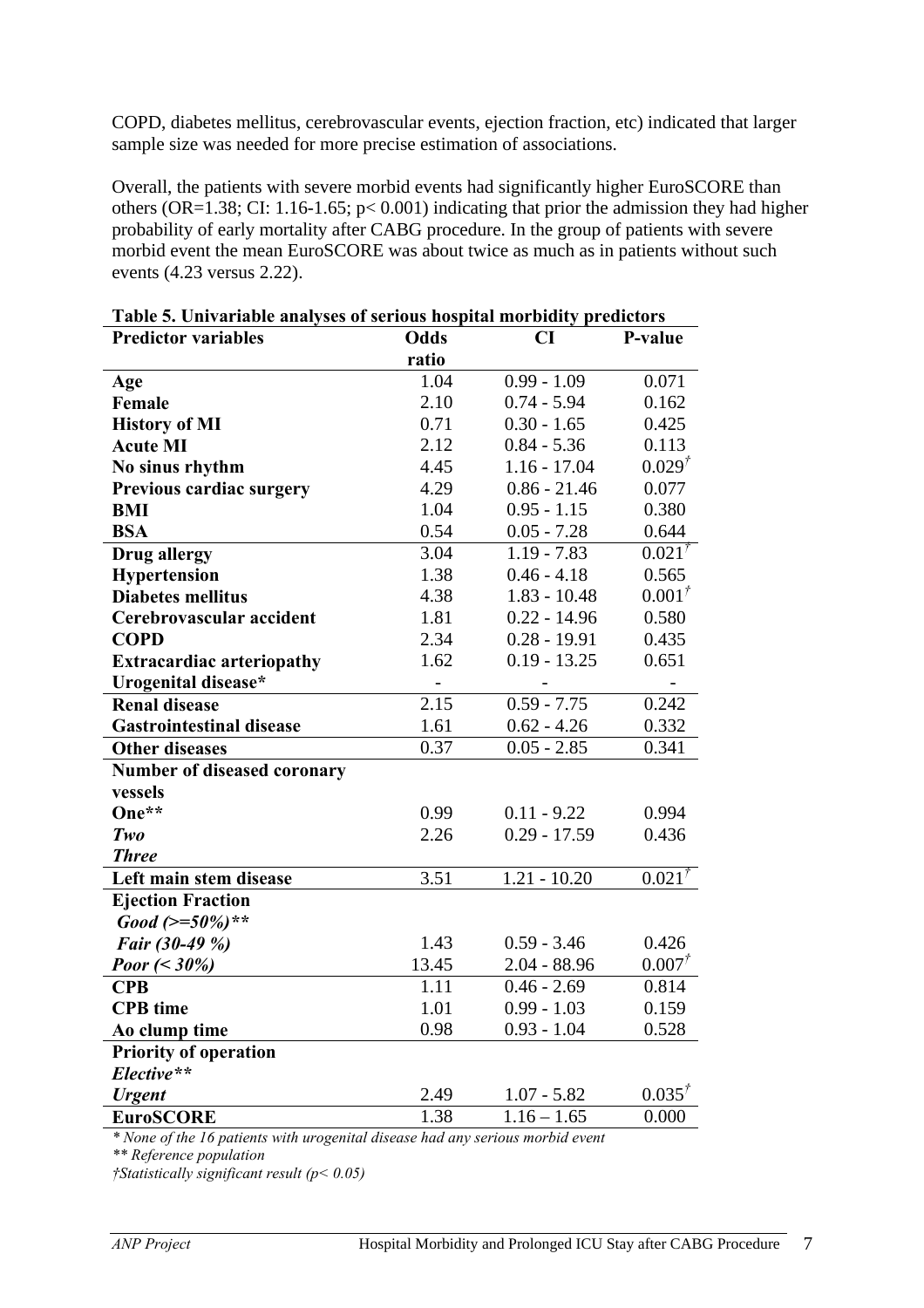Finally, in order to examine the effect of an individual variable while controlling for the others, multiple logistic regression analyses were conducted using forward stepwise selection method. The criterion to enter into the model was *p* value of 0.25 maximum and the criterion to remain in the model was *p* value of no more than 0.05 (10). The final model was checked for potential confounders and interactions (Table 6).

| Table 6. Final model: Severe morbid event |           |                  |                |  |  |  |
|-------------------------------------------|-----------|------------------|----------------|--|--|--|
| <i>Covariates</i>                         | <b>OR</b> | $\boldsymbol{p}$ | CI             |  |  |  |
|                                           |           | value            |                |  |  |  |
| <b>Previous cardiac surgery</b>           | 8.30      | 0.018            | $1.43 - 48.10$ |  |  |  |
| Drug allergy                              | 3.93      | 0.010            | $1.38 - 11.11$ |  |  |  |
| <b>Ejection fraction</b>                  |           |                  |                |  |  |  |
| Good $(>=50\%)^*$                         |           |                  |                |  |  |  |
| Fair (30-49 %)                            | 1.62      | 0.319            | $0.63 - 4.18$  |  |  |  |
| <i>Poor</i> (< $30\%$ )                   | 19.51     | 0.005            | $2.46 - 54.70$ |  |  |  |
| <b>Diabetes</b>                           | 4.36      | 0.002            | $1.69 - 11.23$ |  |  |  |
| Left main stem disease                    | 5.12      | 0.008            | $1.54 - 17.05$ |  |  |  |
| Area under the ROC curve                  | 0.796     |                  |                |  |  |  |
| H-L goodness-of-fit test (p value)        | 0.818     |                  |                |  |  |  |
| Pseudo $R^2$                              | 0.170     |                  |                |  |  |  |

*\* Reference population*

Based on the model, patients with previous cardiac surgery had higher risk to develop a severe morbid event (OR=8.3) when controlling for drug allergy, EF, diabetes and left main stem disease. Although patients with poor EF had significantly higher probability of developing severe morbid event as compared to patients with good EF, the large CI indicated that a larger sample size was needed for more accurate estimation. The odds of severe morbidity was 4.36 times higher for diabetics than for others adjusting for previous cardiac surgery, drug allergy, EF and left main stem disease. For this patient population, left main stem disease was also independently and significantly associated with the outcome (OR=5.12). The final model had high validity with acceptable calibration and discrimination. On the other hand, these 5 variables explained only 17% of the outcome indicating that there were other variables that should be examined or a larger sample size was needed to detect the association between the collected variables and the occurrence of severe morbid event.

#### **6.3. Prolonged ICU stay and the predictors**

Mean ICU length of stay was 61.5 hours with a range from 24 to 1316 hours (sd=94.95). It would be wrong to assess ICU length of stay as a normally distributed continuous variable, because some of the patients with long ICU stay would have a profound effect on the mean value. The box plot of ICU stay showed the spread of the values and the existence of many influential outliers (Figure 1). Of all patients 72.7 % (n=275) had ICU length of stay less than or equal to 48 hours.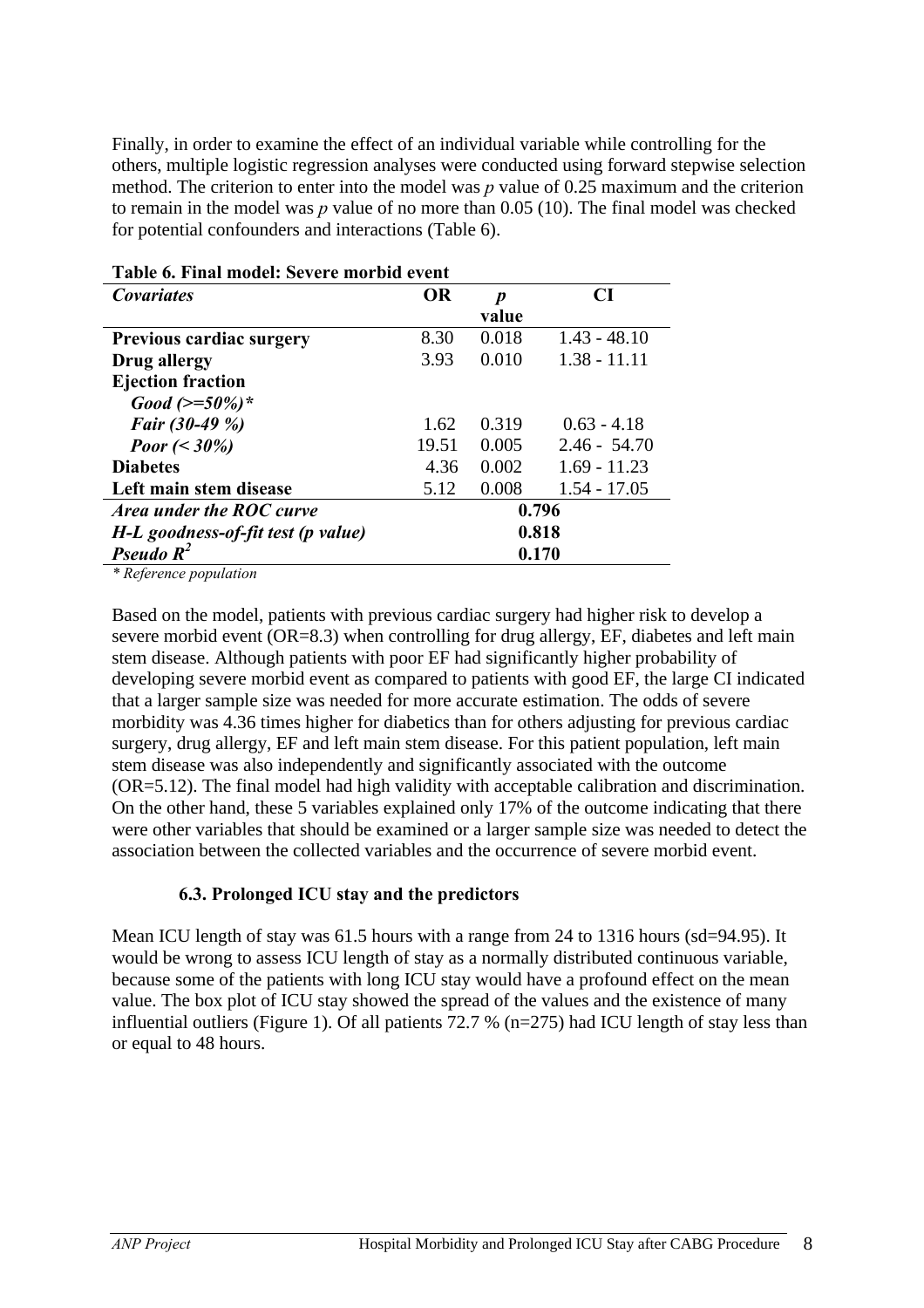

**Figure 1. Length of ICU stay (hours)**

As an alternative for continuous variable (as it was defined in many other studies), a new variable of prolonged ICU stay was created. **The prolonged ICU stay** was a dichotomous variable with two categories: ICU stay less than 3 days (72 hours) and ICU stay more than or equal to 3 days. Of all 391 patients who underwent isolated CABG procedure during 2003, 9.5 % (n=37) had prolonged ICU stay. The crude in-hospital mortality of this group was 16.2% (6 patients). In-hospital mortality of patients who had ICU length of stay < 3 days was 0.56% (2 patients). The difference between the groups with respect to hospital mortality was statistically highly significant ( $p<0.001$ ). The mean EuroSCORE was significantly different between the groups of patients with ICU stay  $>=$  3 days versus  $<$  3 days (p=0.002) indicating that patients with prolonged ICU stay had more severe condition and had higher probability of early operative mortality than other patients prior to surgery. The contingency table of prolonged ICU stay versus severe morbidity indicated that 43% of patients with prolonged ICU stay experienced a severe morbid event during their current admission for CABG procedure (probability of chi-square statistics was less than 0.001).

In order to identify the predictors of prolonged ICU stay, a univariable logistic regression analyses were performed. Results were presented in Table 7.

| Table 7. Shipit logistic regression of TCO tength of stay by uniterent predictors |             |                             |                |  |  |
|-----------------------------------------------------------------------------------|-------------|-----------------------------|----------------|--|--|
| <b>Predictor variables</b>                                                        | <b>Odds</b> | <b>Confidence Intervals</b> | <b>P-value</b> |  |  |
|                                                                                   | ratio       |                             |                |  |  |
| Age                                                                               | 1.06        | $1.02 - 1.10$               | $0.003^{7}$    |  |  |
| Female                                                                            | 2.60        | $1.14 - 5.90$               | $0.023^{t}$    |  |  |
| <b>History of MI</b>                                                              | 0.53        | $0.27 - 1.05$               | 0.068          |  |  |
| <b>Acute MI</b>                                                                   | 1.30        | $0.57 - 2.98$               | 0.536          |  |  |
| No sinus rhythm                                                                   | 7.42        | $2.48 - 22.21$              | $0.000^{7}$    |  |  |
| <b>Previous cardiac surgery</b>                                                   | 7.03        | $1.89 - 26.17$              | $0.004^{7}$    |  |  |
| BMI                                                                               | 1.02        | $0.94 - 1.10$               | 0.593          |  |  |
| <b>BSA</b>                                                                        | 0.28        | $0.03 - 2.38$               | 0.246          |  |  |

#### **Table 7. Simple logistic regression of ICU length of stay by different predictors**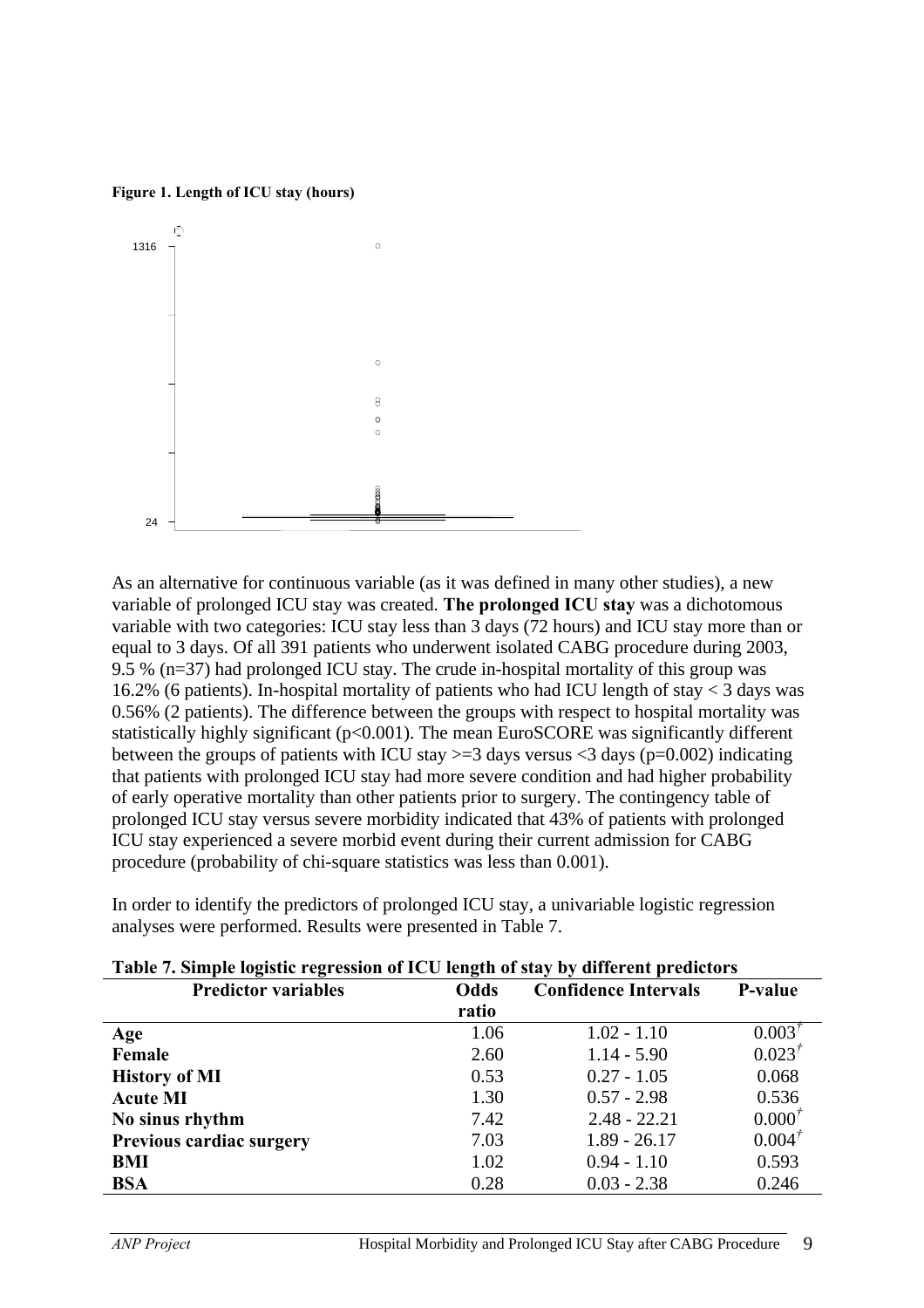| <b>Predictor variables</b>          | Odds  | <b>Confidence Intervals</b> | P-value |
|-------------------------------------|-------|-----------------------------|---------|
|                                     | ratio |                             |         |
| Drug allergy                        | 1.34  | $0.53 - 3.42$               | 0.537   |
| <b>Hypertension</b>                 | 2.53  | $0.87 - 7.34$               | 0.088   |
| <b>Diabetes mellitus</b>            | 2.01  | $0.92 - 4.39$               | 0.079   |
| Cerebrovascular accident**          |       |                             |         |
| <b>COPD</b>                         | 3.31  | $0.64 - 17.04$              | 0.152   |
| <b>Extracardiac arteriopathy</b>    | 0.98  | $0.12 - 7.91$               | 0.987   |
| <b>Urogenital disease</b>           | 0.63  | $0.08 - 4.89$               | 0.657   |
| <b>Renal disease</b>                | 2.36  | $0.84 - 6.65$               | 0.105   |
| <b>Gastrointestinal disease</b>     | 1.25  | $0.55 - 2.86$               | 0.597   |
| <b>Other diseases</b>               | 1.04  | $0.35 - 3.09$               | 0.946   |
| Number of diseased coronary vessels |       |                             |         |
| $One*$                              |       |                             |         |
| Two                                 | 2.33  | $0.28 - 19.19$              | 0.431   |
| <b>Three</b>                        | 3.53  | $0.46 - 27.02$              | 0.224   |
| Left main stem disease              | 1.89  | $0.68 - 5.25$               | 0.221   |
| <b>Ejection Fraction</b>            |       |                             |         |
| Good $(>=50\%)^*$                   |       |                             |         |
| Fair (30-49 %)                      | 1.83  | $0.92 - 3.64$               | 0.086   |
| <i>Poor</i> (< $30\%$ )             | 3.18  | $0.34 - 30.02$              | 0.313   |
| <b>CBP</b>                          | 1.10  | $0.54 - 2.23$               | 0.796   |
| <b>CBP</b> time                     | 1.003 | $0.99 - 1.01$               | 0.626   |
| Ao clump time                       | 0.99  | $0.96 - 1.03$               | 0.811   |
| <b>Priority of operation</b>        |       |                             |         |
| Elective*                           |       |                             |         |
| <b>Urgent</b>                       | 1.55  | $0.77 - 3.10$               | 0.218   |

*\* Reference population*

*\*\* None of the 10 patients with prior cerebrovascular accident had prolonged ICU stay † Statistically significant result (p< 0.05)*

Statistically significant odds ratios were identified for age, gender, no sinus rhythm, and previous cardiac surgery. In the next step, forward stepwise selection method was used to conduct multivariable logistic regression analyses. *P* value of 0.25 maximum was the criterion to enter into the model and at least 0.05 to remain in the model (10). Potential confounders and interactions of the variables included in the model were also examined. Selected final models were presented in the Table 8.

#### **Table 8. Final model: Prolonged ICU stay**

| <b>Covariates</b>                  | <b>Model 1</b> |                |                | <b>Model 2</b> |                |                |
|------------------------------------|----------------|----------------|----------------|----------------|----------------|----------------|
|                                    | <b>OR</b>      | <i>p</i> value | CI             | <b>OR</b>      | <i>p</i> value | <b>CI</b>      |
| Age                                | 1.06           | 0.008          | $1.01 - 1.10$  | 1.05           | 0.020          | 1.01-1.09      |
| No sinus rhythm                    | 6.08           | 0.002          | $1.93 - 19.10$ | 7.99           | 0.001          | $2.4 - 26.5$   |
| Previous cardiac operation         | 6.92           | 0.007          | $1.70 - 28.22$ | 7.72           | 0.005          | 1.88-31.6      |
| <b>Hypertension</b>                |                |                |                | 3.24           | 0.061          | $0.95 - 11.10$ |
| Area under the ROC curve           | 0.730          |                |                | 0.710          |                |                |
| H-L goodness-of-fit test (p value) | 0.928          |                | 0.596          |                |                |                |
| Pseudo $R^2$                       | 0.098          |                |                | 0.116          |                |                |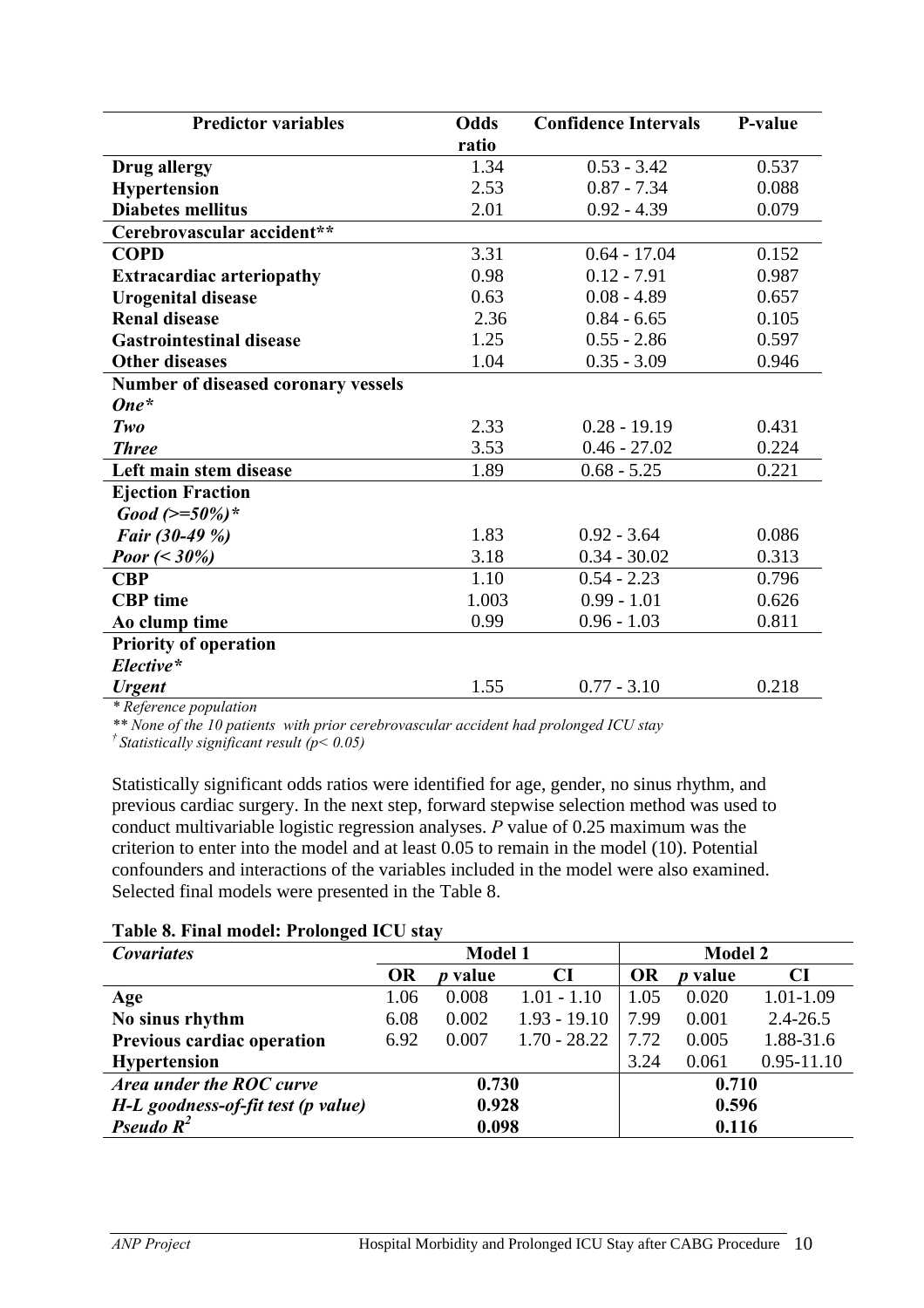Both models had acceptable discrimination (area under the ROC curve from 0.7 to 0.8) and not significant Hosmer-Lemeshow goodness-of-fit test results (p>0.05). Nevertheless, they explained only about 1/10 of the prolonged ICU stay. An important factor in model selection is the inclusion of clinically relevant variables. This approach favored Model 2 where the history of hypertension although borderline significant was included in the model as an important predictor of prolonged ICU stay. The likelihood ratio test comparing two models resulted in a significant *p-*value (0.036) approving the selection of the more saturated Model 2.

Based on the Model 2, with one year increase in age the odds of prolonged ICU stay increases by 1.06 controlling for cardiac rhythm, hypertension and prior cardiac operation. The odds of prolonged ICU stay was about 8 times higher in the group of patients with no sinus rhythm prior operation vs. patients with sinus rhythm adjusting for other variables of Model 2. Patients with prior cardiac operation were more likely to have prolonged ICU stay than others (OR=7.715). The odd of outcome was about 3 times higher for patients with the history of hypertension compared with normotensives.

# **7. DISCUSSION**

Morbidity reports for CABG procedures may provide valuable insights on areas that need to be focused to improve quality of care. Based on the findings of this research, the most prevalent morbidity was caused by postoperative arrhythmias. In 2000, a small randomized clinical trial (n=189) was conducted at NMMC to evaluate the preventive effect of preoperative digoxin administration on postoperative arrhythmias. The results showed no preventive effect of preoperative digoxin therapy. The present study underlined the importance of conducting new interventional studies related to CABG postoperative arrhythmias. Although in most cases the postoperative arrhythmias were not life threatening and many patients were discharged with sinus rhythm, the study revealed that these patients had significantly longer length of postoperative and hospital stay than others and, thus, higher treatment associated costs.

Among severe morbidity, there were 6 cases (1.5%) of serious respiratory complications such as respiratory failure requiring tracheostomy, pneumonia and ARDS. Unfortunately, there were no data on ventilation time to evaluate its role on these complications. Routinely recorded intubation time is not a full indicator of the ventilation time. Other complications such as renal failure, wound infection, mediastinitis, and cerebrovascular accident had low rates and felt in the range of other reported results (1,6,7).

Overall, the multivariable analyses of severe morbid event (included mortality) revealed 5 significant predictors: previous cardiac surgery, drug allergy, EF, diabetes and left main stem disease. Drug allergy was a surprising finding as a predictor of severe morbidity. On the other hand, it could be assumed that such patients had other comorbid condition along with the drug allergy. The remaining predictors were identified as predictors of serious morbidity and mortality in other observational studies as well  $(1,6,7)$ .

Patient preoperative factors played an essential role in the surgical outcome such as mortality and morbidity. Nevertheless, the patient prognosis at the arrival to the ICU may differ from the preoperative prognosis (W). Along with preoperative factors, other factors such as blood gases, hearth rate and cardiac index at the time of ICU admission, use of Intra-aortic balloon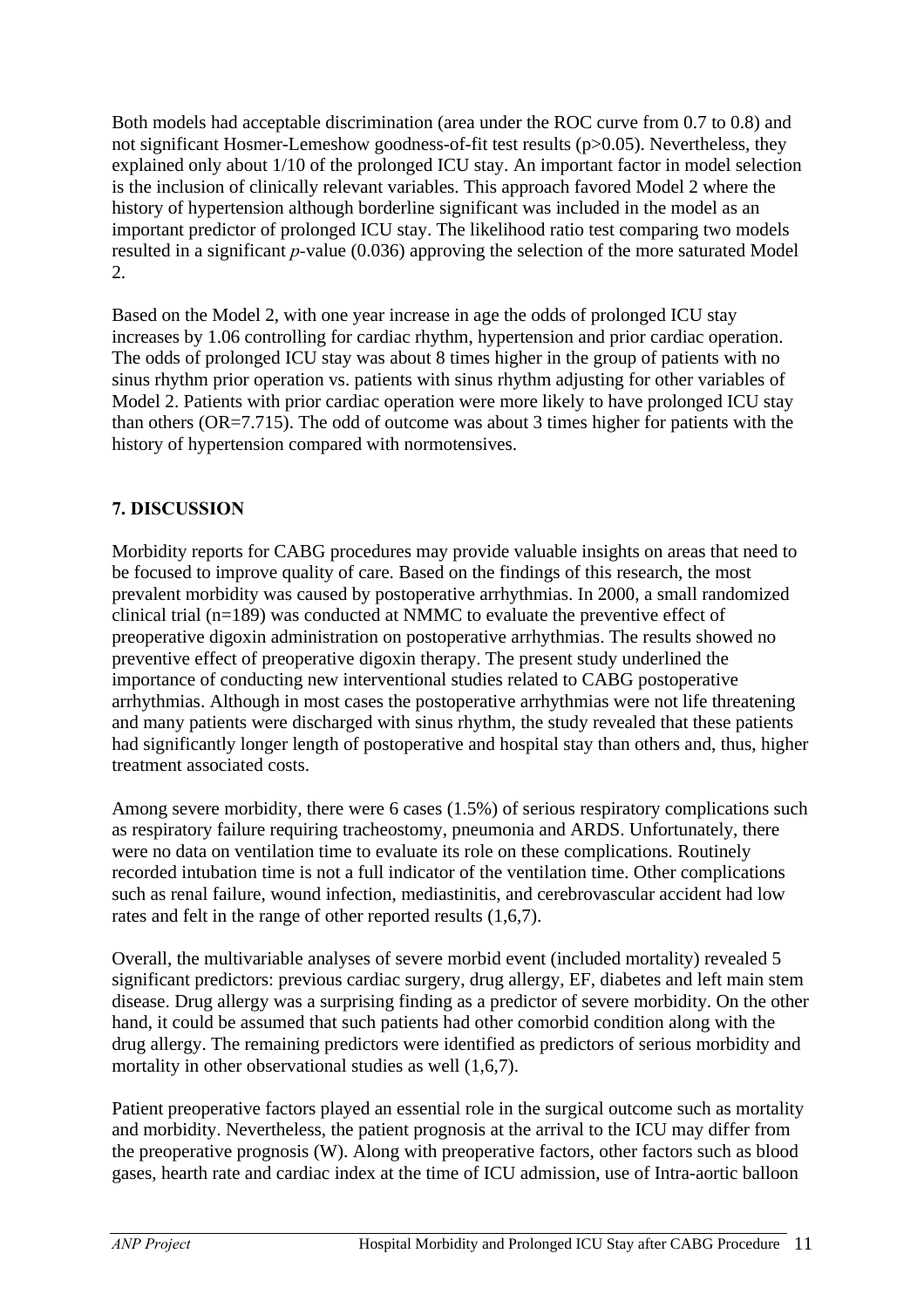pump (IABP) during the operation, ventilation time at ICU could also play important roles (W). Unfortunately, for this study, only data on patient preoperative status was collected along with the data about CPB time. In univariable logistic regression analyses of prolonged ICU stay, 8 preoperative variables had ORs with *p* values less than 0.10. The final model developed by multivariable analyses included 4 variables independently associated with the outcome: age, no sinus rhythm, previous cardiac operation and hypertension. The large CI of some variables indicated that larger sample size is needed for more accurate conclusion. However, the study aimed to find the possible predictors of prolonged ICU stay rather than to develop a model, which would be used afterward for exact prediction of this outcome.

Identification of patients who would probably have higher ICU length of stay is a valuable tool for appropriate resource allocation within the hospital. Based on the results of this study, patients with the identified predictors would more likely have prolonged ICU stay than others. An interesting result is the difference in predictors of two quality indicators as severe morbidity and prolonged ICU stay. The only common predictor of these outcomes was previous cardiac operation. These patients should be considered as serious even prior surgery. A larger sample size, however, would be more powerful in assessing other predictors.

#### **8. CONCLUSIONS**

Based on the results it could be concluded that the rates of hospital mortality, morbidity and prolonged ICU stay of patients who underwent isolated CABG surgery at NMMC in 2003 were not high and were comparable with the results from other cardio surgical centers. Significant independent predictors of serious morbidity were previous cardiac surgery, drug allergy, poor EF, diabetes and left main stem disease. The predictors of prolonged ICU stay included age, no sinus rhythm, previous cardiac operation and hypertension. Older patients and patients with identified predictors should be managed more cautiously both in terms of possible negative outcomes and treatment associated costs. The obtained data on these quality indicators will be used as a baseline level for further self-assessment activities and could become a benchmark for other cardio surgical centers in Armenia (if established).

Another recently conducted study validated EuroSCORE model ability to predict early mortality of patents undergoing isolated CABG procedure. The present study indicated that along with predicting early mortality risk of a patient, this model allows to differentiate the patients with high risk for having severe morbid event and prolonged ICU stay after isolated CABG procedure.

Further research with larger sample size would allow developing specific models to calculate the risk of having prolonged ICU stay and/or serious morbid event and would enhance to plan further medical care of patients. The current study results will be used for sample size calculations and different comparisons.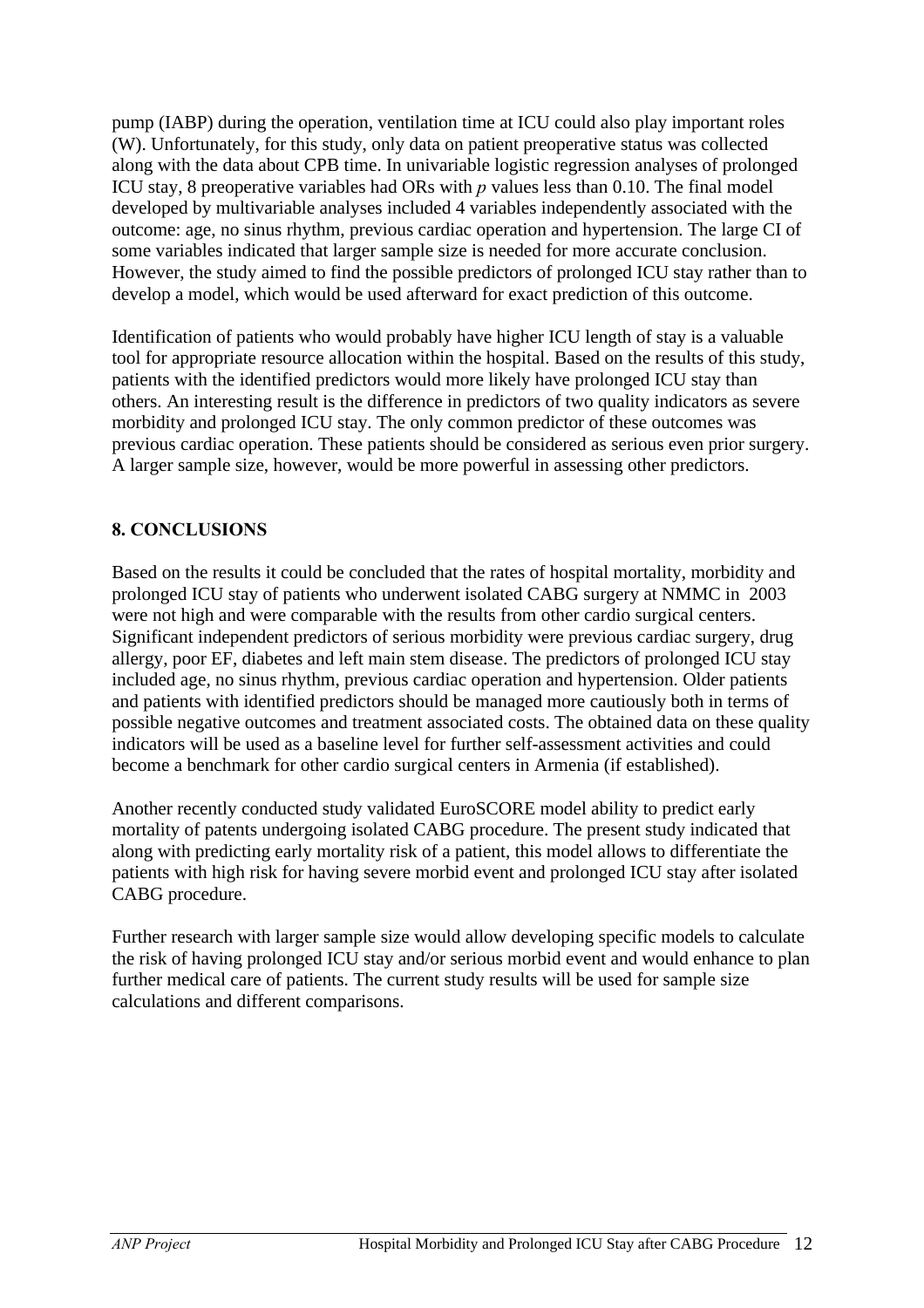#### **REFERENCES**

- 1. Gupta V, Grover V. Risk assessment and outcome after CABG. Annals of Cardiac Anaesthesia 2002;5:156-158.
- 2. Peterson E, Coombs L, Ferguson B, et al. Hospital variability in length of stay after coronary artery bypass surgery: results from The Society of Thoracic Surgeon's National Cardiac Database. Ann Thorac Surg 2002; 74: 464-73.
- 3. Ferguson TB, Hammill BG, Peterson ED, at al. A decade of change-risk profiles and outcomes for isolated coronary artery bypass grafting procedures, 1990-1999: A report from the STS National Database Committee and Duke Clinical Research Institute. Ann Thorac Surg 2002;73:480-90.
- 4. Tu JV, Sykora K, Naylor CD. Assessing the outcomes of coronary artery bypass graft surgery: how many risk factors are enough? J Am Coll Cardiol 1997;30:317-1323.
- 5. Higgins TL, Estafanos FG, Loop FD, et al. ICU admission score for predicting morbidity and mortality risk after coronary artery bypass grafting. Ann Thorac Surg 1997;64:1050-1058.
- 6. Shroyer AL, Coomba LP, Peterson ED, et al. The Society of Thoracic Surgeons: 30 day operative mortality and morbidity risk models. Ann Thorac Surg 2003;75:1856- 65.
- 7. Coronary artery bypass graft surgery. A report of the American College of Cardiology/American Heart Association task force on on practice guidelines. Americal College of Cardiology and American Heart Association, Inc. August 2001.
- 8. Bucerius J, Gummert JF, Walther T, et al. Predictors of prolonged ICU stay after onpump versus off-pump coronary artery bypass grafting. Intensive Care Med. 2004 Jan;30(1):88-95. Epub 2003 Sep 20.[Abstract]
- 9. Janssen DP, Noyez L, Wouters C, Brouwer RM. Preoperative prediction of prolonged stay in the intensive care unit for coronary bypass surgery. Eur J Cardiothorac Surg. 2004 Feb;25(2):203-7.[Abstract]
- 10. Hosmer DW, Lemeshow S. Applied logistics regression. Second edition. A Wiley-Interscience Publication. JohnWiley & SONS.INC. New York.2000.
- 11. National adult cardiac surgical database report 2000-2001. Online [Accessed 4 March, 2004]. Available from URL: http://www.ctsnet.org/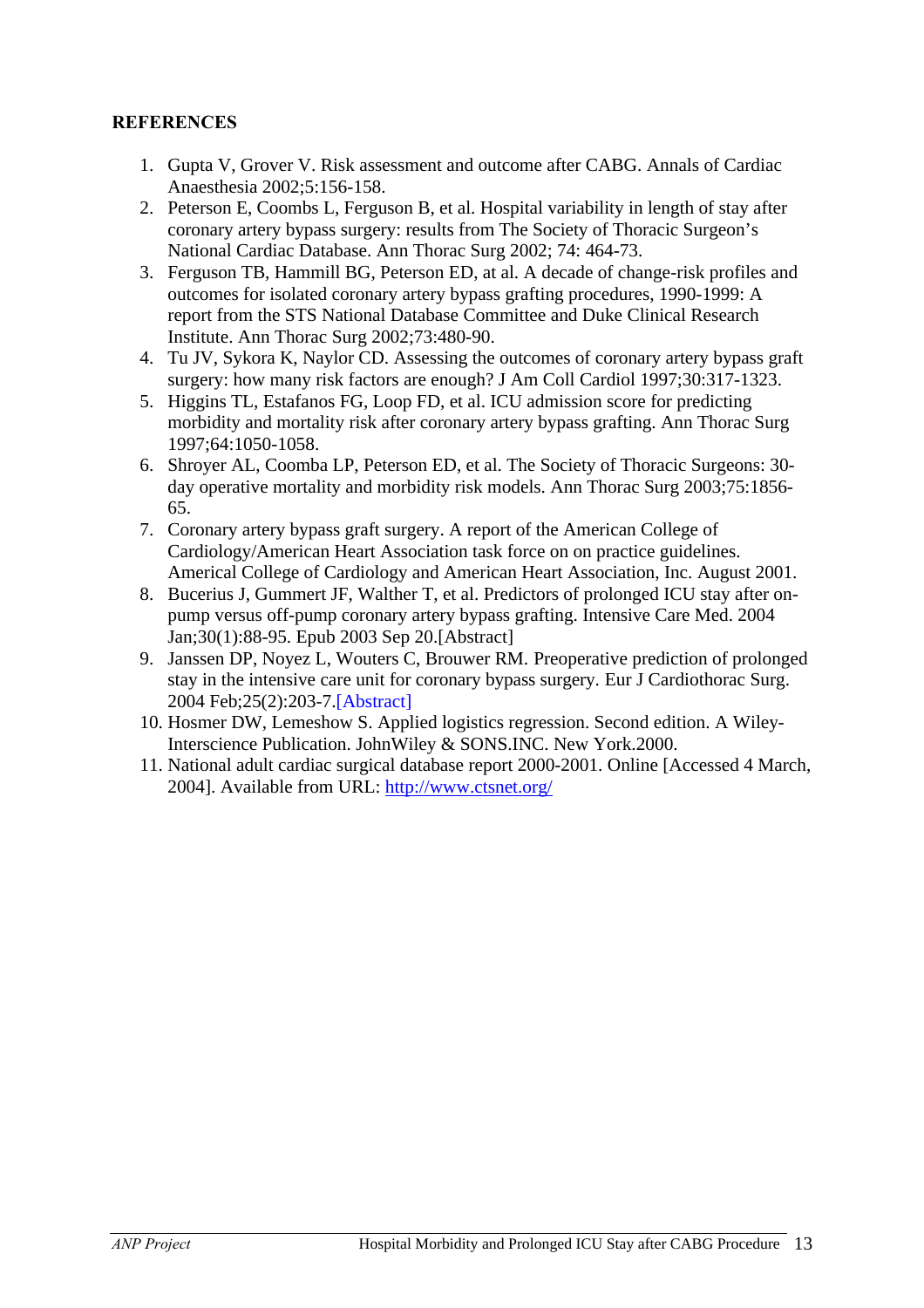### **Appendix 1. Definitions of study variables**

| Variable                            | Definition of the variable                                                                                                                       |
|-------------------------------------|--------------------------------------------------------------------------------------------------------------------------------------------------|
| <b>Preoperative characteristics</b> |                                                                                                                                                  |
| Age                                 | Age of he patient at the time of surgery                                                                                                         |
| Gender                              | Gender of the patient                                                                                                                            |
| <b>History of MI</b>                | History of MI prior surgery                                                                                                                      |
| <b>Acute MI</b>                     | Acute MI in the admission diagnose                                                                                                               |
| No sinus rhythm                     | The presence of sinus rhythm disturbance prior surgery                                                                                           |
| <b>Previous cardiac surgery</b>     | Cardiac surgery in the past                                                                                                                      |
| Drug allergy                        | History of drug allergy                                                                                                                          |
| <b>BMI</b>                          | Formula of calculation: Weight (kg) /Height <sup>2</sup> (m)                                                                                     |
| <b>BSA</b>                          | Formula of calculation:                                                                                                                          |
|                                     | $(7.184110-3)$ x (mass <sup>1</sup> 0.425) x (height <sup>1</sup> 0.725)                                                                         |
| <b>Smoking history</b>              | Present or past history of smoking                                                                                                               |
| <b>Drug allergy</b>                 | History of drug allergy                                                                                                                          |
| <b>Diabetes mellitus</b>            | The presence of oral / insulin / diet controlled diabetes                                                                                        |
| Cerebrovascular accident            | A history of cerebrovascular accident (stroke/TIA)                                                                                               |
| <b>COPD</b>                         | A history of chronic obstructive respiratory disease (bronchitis, asthma)                                                                        |
| <b>Extracardiac arteriopathy</b>    | Included claudication, carotid occlusion or >50% stenosis, previous or planned intervention on the abdominal<br>aorta, limb arteries or carotids |
| Hypertension                        | Patient is using a medication or had high blood pressure prior surgery                                                                           |
| <b>Urogenital diseases</b>          | A history of urogenital disease (ex. prostatitis, urine bladder stones)                                                                          |
| <b>Gastrointestinal diseases</b>    | A history of gastrointestinal diseases (gastritis, ulcers, neoplasm)                                                                             |
| <b>Renal disease</b>                | A history of renal disease (acute or chronic renal failure, dialysis, nephrolithiasis, pyelonephritis, creatinine                                |
|                                     | $>200$ umol 1-1 at the time of surgery, etc)                                                                                                     |
| Hypercholersterolemia               | A history of hypercholersterolemia prior surgery or after surgery within a month (if total blood cholesterol is                                  |
|                                     | above the level of 5.7mmol/L)                                                                                                                    |
| Number of diseased coronary         | The number of major coronary vessel systems (left anterior descending, left circumflex, right coronary) with                                     |
| vessels                             | > 50% narrowing in any angiographic view (left main disease is counted as two vessels)                                                           |
| Left main stem disease              | If there is $> 50\%$ compromise of left main vessel diameter                                                                                     |
| EF                                  | Ejection fraction measured by echocardiography or by ventriculography:                                                                           |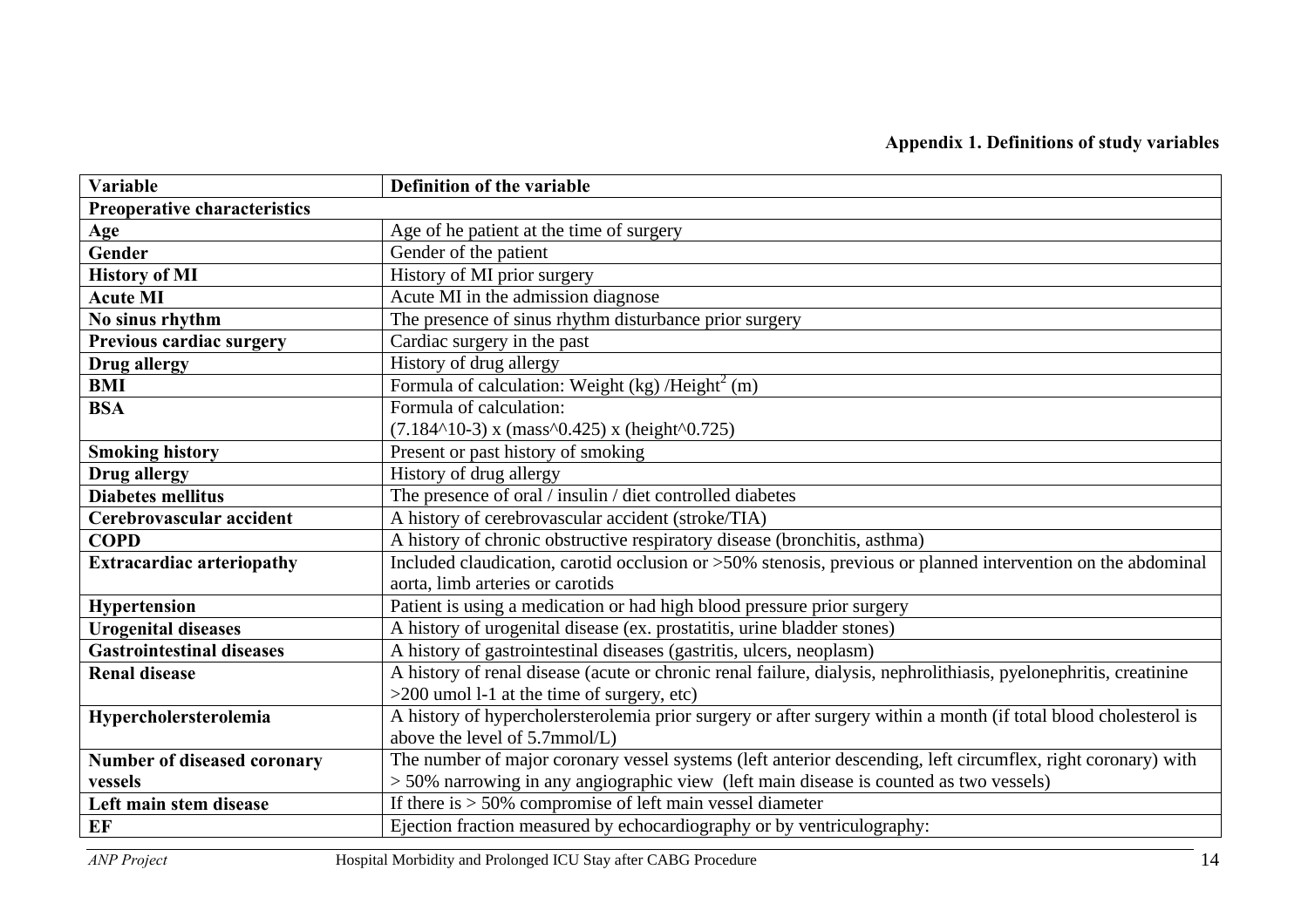| Variable                                          | Definition of the variable                                                                                       |
|---------------------------------------------------|------------------------------------------------------------------------------------------------------------------|
|                                                   | good (>=50%); fair (30-49 %); poor (< 30%)                                                                       |
| <b>Priority of operation</b>                      | <i>Elective:</i> routine admission from the waiting list; procedure may be deferred without risk,                |
| (defined as in UK Bayes model) (11)               | Urgent (included also emergent and salvage):                                                                     |
|                                                   | not scheduled for routine admission from the list but require surgery on the current admission for medical       |
|                                                   | reasons; they cannot be sent home without surgery, (worsening, sudden chest pain, CHF, AMI, unstable             |
|                                                   | angina or rest angina); unscheduled with ongoing refractory cardiac symptoms; there should be no delay in        |
|                                                   | surgical intervention irrespective of the time of day (pulmonary edema, carcinogenic shock); requiring CPR       |
|                                                   | en route to theatre or prior to anaesthetic; CPR following anaesthesia should not be included                    |
| Variables related to operation                    |                                                                                                                  |
| <b>CPB</b>                                        | If CPB was used during the present CABG procedure                                                                |
| <b>CPB</b> time                                   | The total of all bypass runs if a second or subsequent period of bypass was conducted (minutes).                 |
| Ao clump time                                     | Total number of minutes the aorta was completely cross-clamped during bypass                                     |
| Outcome variables and postoperative complications |                                                                                                                  |
| <b>Hospital mortality</b>                         | Death occurred during the current admission and causally related to present operation                            |
| <b>Hospital morbidity</b>                         | Any complication occurred during the hospitalization for surgery                                                 |
| <b>ICU</b> length of stay                         | Total ICU length of stay if a second or more ICU admission occurred after the operation during the current       |
|                                                   | admission                                                                                                        |
| Postoperative arrhythmia                          | Arrhythmia occurred during postoperative stay (atrial/ventricular fibrillation, AV block, extrasystole, etc)     |
| <b>Wound infection</b>                            | Must have wound disruption of any magnitude with positive culture                                                |
| <b>Mediastinitis</b>                              | Culture positive effusion or pass in the pericardium                                                             |
| <b>Serious respiratory complications</b>          | Included respiratory failure with prolonged artificial ventilation and tracheostomy; pneumonia diagnosed by      |
|                                                   | clinical findings and para clinical diagnostic tests such as positive cultures of sputum, chest X-ray, blood gas |
|                                                   | analyses, etc.; ARDS diagnosed by clinical signs and approved by blood gas analyses, chest X-ray, etc.           |
| Cerebrovascular event                             | Either transient $(< 24$ hours) or permanent neurologic deficit occurred after the operation                     |
| Renal failure/dyalisis                            | Acute postoperative renal insufficiency resulting in one or more of the following:                               |
|                                                   | a. a new requirement for dialysis or institution of dyalisis                                                     |
|                                                   | b. increase of serum creatinine to above $> 115$ imol/L                                                          |
|                                                   | c. 50% or greater increase in creatinine or BUN over baseline preoperative value                                 |
| <b>Cardiac reoperation</b>                        | Operative re-intervention required because of bleeding, coronary graft occlusion or for other cardiac reasons    |
| <b>Bleeding</b>                                   | Bleeding causally related to the current procedure and requiring reoperation                                     |
| <b>Other complications</b>                        | Other complications included postCABG stenocardia, other than cardiac bleeding, other than cardiac               |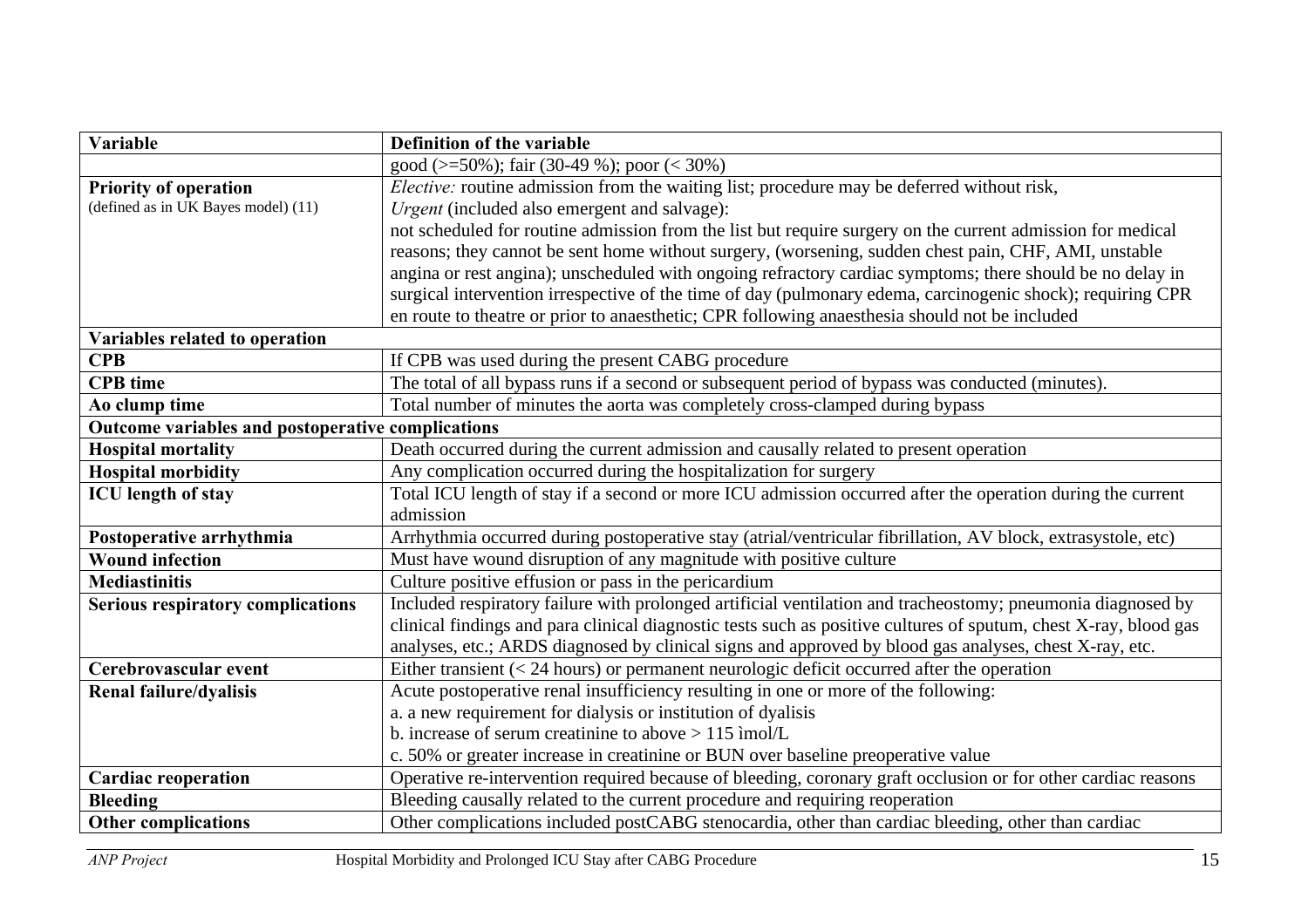| Variable                                                                                                                        | Definition of the variable                                                                                     |
|---------------------------------------------------------------------------------------------------------------------------------|----------------------------------------------------------------------------------------------------------------|
|                                                                                                                                 | reoperation, pneumothorax, sternal dehiscence, left diaphragmal paralysis, pleural and/or pericardial effusion |
|                                                                                                                                 | $\&$ tap, etc.                                                                                                 |
| ARDS=Acute Respiratory Distress Syndrome; BMI = Body Mass Index; BSA= Body Surface Area; CBP = Cardiopulmonary bypass;          |                                                                                                                |
| COPD=Chronic Obstructive Pulmonary disease; CPR=Cardiopulmonary Resuscitation; EF= Ejection fraction; ICU= Intensive Care Unit; |                                                                                                                |
| $MI = Mvocardial infarction.$                                                                                                   |                                                                                                                |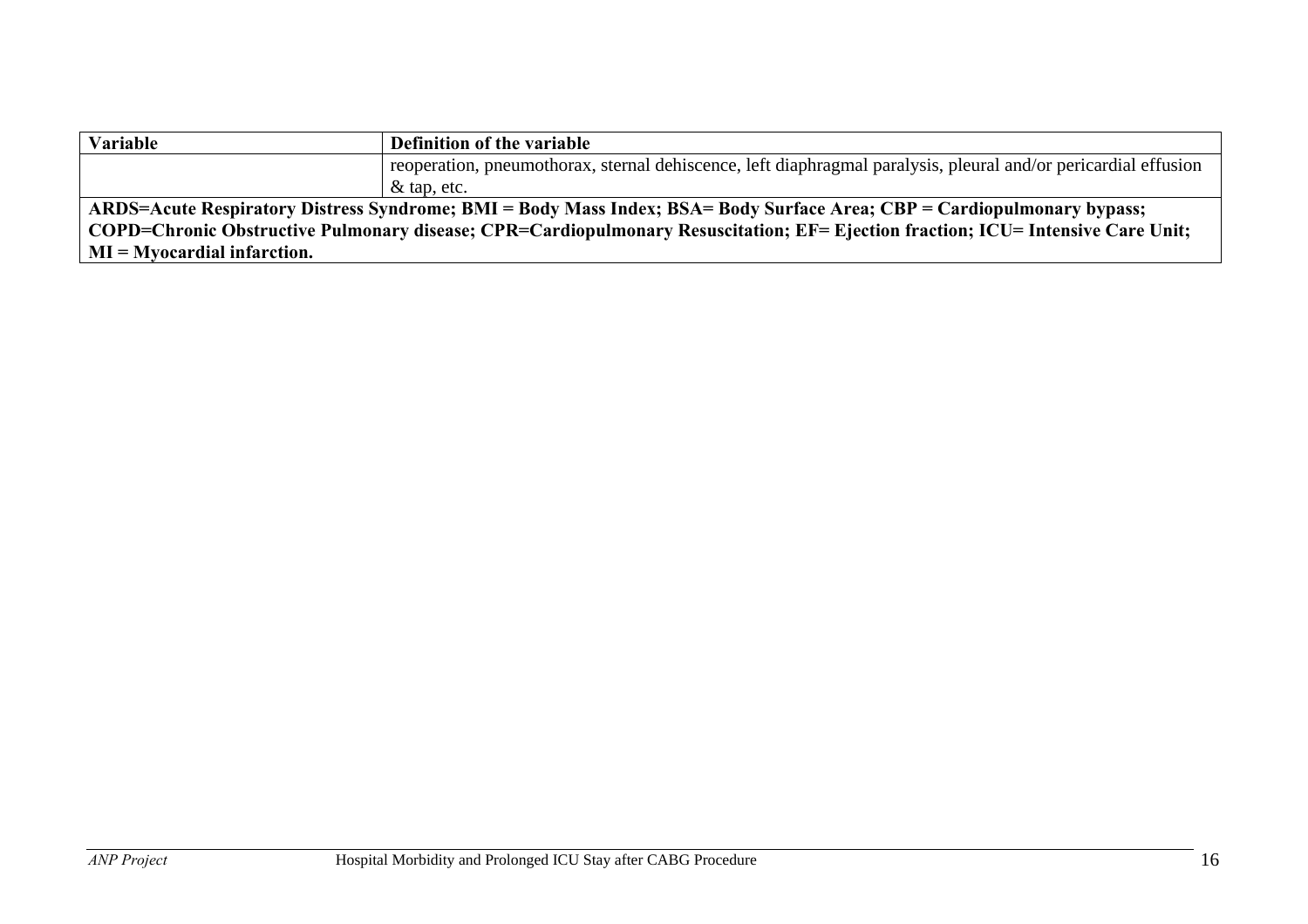# **Appendix 2. Study instrument**

 **Name\_\_\_\_\_\_\_\_\_\_\_\_\_\_\_\_\_\_\_\_\_\_\_\_\_\_\_\_\_** 

| 1. Date of hospital admission $\frac{1}{2}$ / $\frac{1}{2}$ / | 2. Date of discharge $\frac{1}{2}$ / $\frac{1}{2}$ / $\frac{1}{2}$         | <b>3.</b> Date of surgery $\frac{1}{2}$ $\frac{1}{2}$ $\frac{1}{2}$ $\frac{1}{2}$ |
|---------------------------------------------------------------|----------------------------------------------------------------------------|-----------------------------------------------------------------------------------|
|                                                               | 5. Gender                                                                  |                                                                                   |
| 4. Date of birth $_{-\,-}/_{-\,-}$                            | 0. Male 1. Female                                                          |                                                                                   |
| 6. Country of residency                                       | 7. Diagnosis at admission to ACC                                           |                                                                                   |
| 1. Armenia                                                    | $1.$ IHD<br>5. CHD                                                         | 9. Other                                                                          |
| 2. Georgia                                                    | HVD/rheumatic<br>6. Arrhythmia<br>$\overline{2}$                           |                                                                                   |
| 3. Russia                                                     | HVD/non rheumatic 7. Cardiomyopathy<br>3.                                  |                                                                                   |
| 4. Other                                                      | 4. Hypertension                                                            |                                                                                   |
| Stable angina<br>8. IHD 1.                                    |                                                                            | 9. Cong. Heart Failure (NYHA)                                                     |
| 2. Unstable angina (CCS)                                      |                                                                            | 0. No 1. Yes                                                                      |
| 10. History of Miocardial infarction                          | 11. Cardiogenic shock 0. No 1. Yes                                         | 12. Arrhythmia 0. No 1. Yes                                                       |
|                                                               | 11 1.                                                                      |                                                                                   |
| 0. No 1. Yes                                                  | 1. Hemod.instability                                                       | Sust. VT/VF<br>3. AFib/Flutter                                                    |
|                                                               | 2. Refractrory shock                                                       | Heart block                                                                       |
| 13. Previous cardiac intervention (besides the last           | 14. Previous cardiac surgery                                               | b.Height<br>15. a. Weight                                                         |
| one)                                                          |                                                                            | m <sup>2</sup>                                                                    |
| 0. No 1. Yes $\frac{\#$                                       | 0. No 1. Yes $#$ <sub>_____</sub>                                          | 16. BMI $\frac{1}{2}$ kg/m <sup>2</sup> 17. BSA                                   |
| 18. Smoking status                                            | 19. Physical activity                                                      | 20. Drug allergy $0.$ No 1. Yes                                                   |
| a. Present 0. No 1. Yes                                       | 1. Active                                                                  |                                                                                   |
| 0. No 1. Yes<br>b. Past                                       | 2. Moderate 3. Sedentary                                                   | 21. Other allergy $0.$ No 1. Yes                                                  |
| 22. Family history of IHD, SCD, or hypertension               | 23. Diabetes mellitus<br>0. No 1. Yes                                      |                                                                                   |
| 0. No 1. Yes                                                  | 23_1. Type of control<br>1. Oral 2. Insulin 3. None 4. Diet                |                                                                                   |
| 24. Cerebrovascular accident<br>0. No 1. Yes                  | 0. No 1. Yes                                                               | 26. Extracardiac arteriopathy 0. No 1. Yes                                        |
| 27. Infectious endocarditis 0. No<br>1. Yes                   | 25. Respiratory disease<br>28. Hypercholesterolemia<br>(Chol. > 5.7mmol/L) | 29. Hypertension<br>0. No<br>1. Yes                                               |
| <b>27-1.</b> 1. Treated<br>2. Active                          | 0. No 1. Yes                                                               |                                                                                   |
|                                                               |                                                                            |                                                                                   |